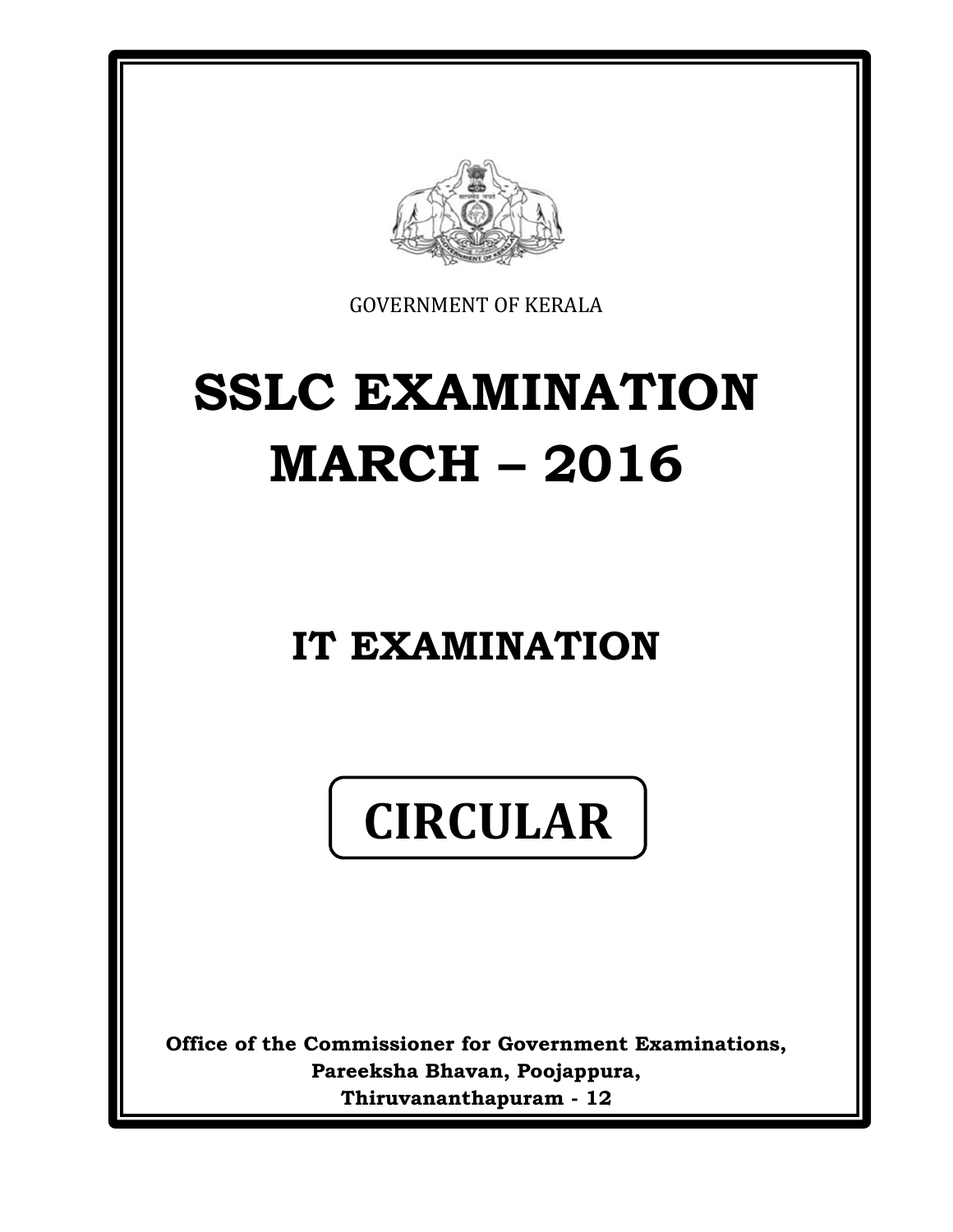പരീക്ഷാഭവൻ, പൂജുഷുര, തിരുവനന്തപുരം. തീയതി: 11/01/2016

#### സർക്കുലർ

- വിഷയം : 2016 ഫെബ്രുവരിയിൽ നടത്തുന്ന എസ്.എസ്.എൽ.സി ഇൻഫർദേഷൻ ടെക്നോളജി തിയറി, പ്രാക്ടിക്കൽ പരീക്ഷകളുടെ നടത്തിഷ് സംബന്ധിച്ച വിശദാംശങ്ങൾ പുറഷെടുവിക്കുന്നു.
- സൂചന : 1. G.O. (M.S) 200/2006/G.Edn. dated 14.08.2006 2. G.O. (Rt) No.4030/2007/G.Edn. dated 04.09.2007 3. G.O. (Rt) No.4610/2012/ G.Edn. dated 28.09.2012 4. G.O. (Rt) No.3936/2013/ G.Edn. dated 25.09.2013 5. Notification No.EX/CGl (1) 60000/2015/CGE dated 20.10.2015

2016 20ർച്ച് എസ്.എസ്.എൽ.സി പരീക്ഷയോടനുബന്ധിച്ചുളള ഇൻഫർദേഷൻ ടെക്നോളജി വിഷയത്തിന്റെ തിയറി, പ്രാക്ടിക്കൽ പരീക്ഷകൾ കമ്പ്യൂട്ടർ ഉപയോഗിച്ച് നടത്തുന്നതിന് സൂചന (4) പ്രകാരം ഉത്തരവായിട്ടുണ്ട്. ഇതനുസരിച്ച് പ്രാബല്യത്തിൽ വന്നിട്ടുളള മാറ്റങ്ങൾ താഴെഷറയുന്നു.

- $\clubsuit$  പരീക്ഷയുടെ സമയദൈർഘ്യം ഒരു മണിക്കൂർ ആയിരിക്കും.
- $\clubsuit$  ആദ്യം തിയറി, അതിനുശേഷം പ്രാക്ടിക്കൽ എന്ന ക്രമത്തിൽ തുടർച്ചയായി പരീക്ഷ നടത്തുന്നതാണ്.
- $\clubsuit$  ഐ.ടി പരീക്ഷയ്ക് തിയറി-10, പ്രാക്ടിക്കൽ-30, സി.ഇ-10, എന്ന ക്രമത്തിൽ ആകെ 50 സ്കോർ ആണ് ഉളളത്.
- $\clubsuit$  തിയറി പരീക്ഷയ്ക്ക് കമ്പ്യൂട്ടർ ഉപയോഗിച്ച് ചെയ്യേണ്ട മൾട്ടിപ്പിൾ ചോയിസ് ചോദ്യങ്ങൾ ഉൾഷെടുത്തിയിരിക്കുന്നു.
- $\dots$  തിയറി പരീക്ഷയുടെ ഉത്തരങ്ങളുടെ മൂല്യനിർണ്ണയം പ്രത്യേക സോഫ്റ്റ്വെയർ ഉപയോഗിച്ചു നടത്തുന്നു. ആയതിനാൽ ഐ.ടി തിയറി പരീക്ഷയ്ക്ക് പുനർ  $\,$ ച്ചല്യനിർണയം ഉണ്ടായിരിക്കുന്നതല്.  $\,$ പ്രാക്ടിക്കൽ പരീക്ഷയുടെ aვല്യനിർണ്ണയത്തിന് മുൻവർഷത്തേതിൽ നിന്നും മാറ്റമി<u>ല്ല</u>.

2016 മാർച്ച് എസ്.എസ്.എൽ.സി പരീക്ഷയുടെ ഐ.ടി പരീക്ഷ 2016 ഫെബ്രുവരി 15 23തൽ ഫെബ്രുവരി 27 വരെയുളള തീയതികളിൽ പൂർത്തിയാക്കേണ്ടതാണ്. അനുവദിച്ചിരിക്കുന്ന ദിവസങ്ങൾകകം പരീക്ഷ പൂർത്തിയാക്കുന്നതിനുളള ക്രമീകരണങ്ങൾ ജിലാ വിദ്യാഭ്യാസ ആഫീസറുടെ തുടർ നിർദ്ദേശങ്ങ്ൾക്**കനുസരിച്ച് പരീക്ഷാ** സെന്ററുകളിലെ ഹെഡ്മാസ്ലർമാർ ഒരുക്കേണ്ടതാണ്.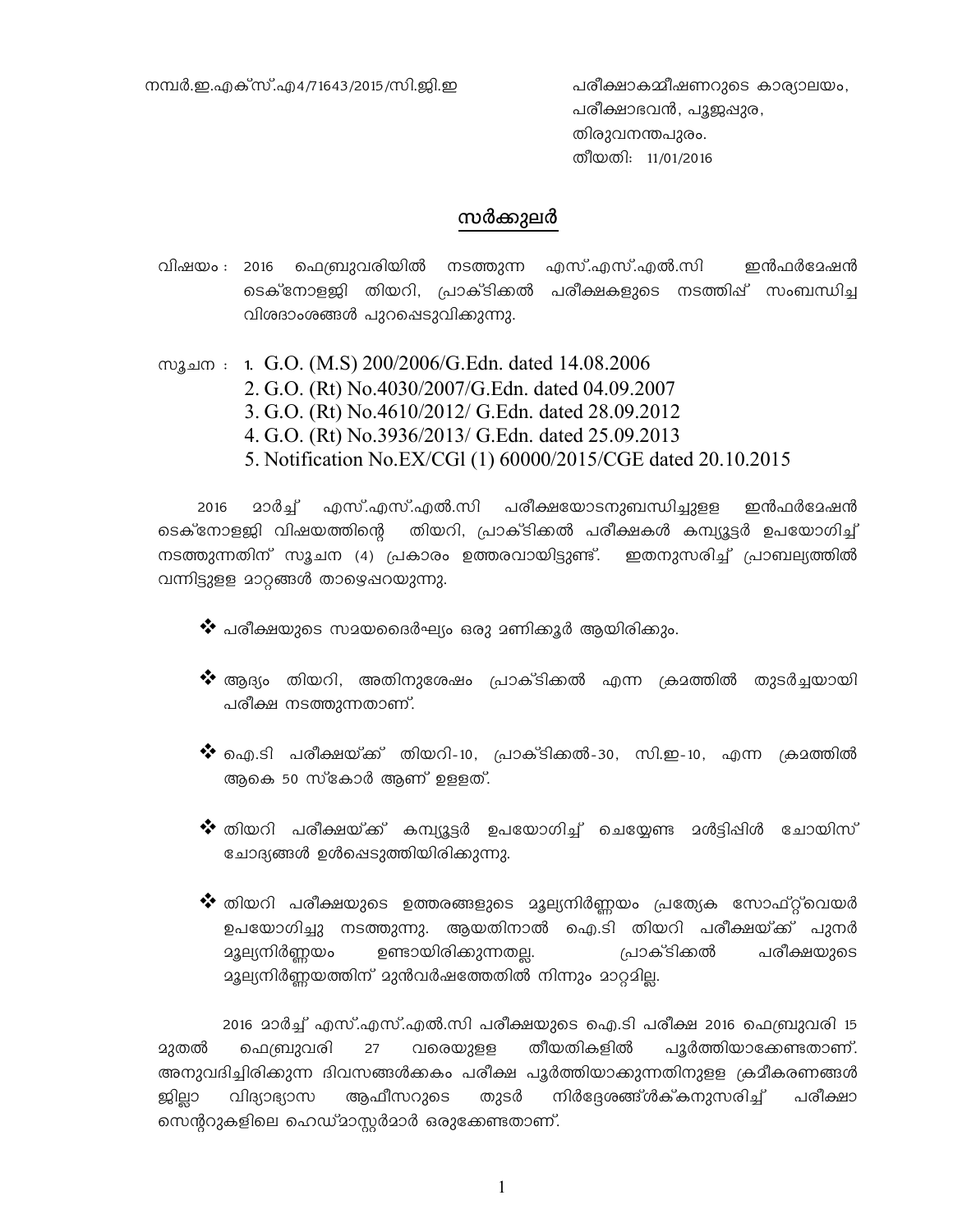#### സ്കുളുകളിലെ (Schools for **Hearing** Impired) <u>സ്പെഷ്യ</u>ൽ വിദ്യാർത്ഥികളുടെ ഐ..ടി പരീക്ഷ

എസ്.എസ്.എൽ.സി (ഹിയറിംഗ് ഇംപേർഡ്) പരീക്ഷയിൽ പങ്കെടുക്കുന്ന സ്ക്കൂളുകളിലെ വിദ്യാർത്ഥികളുടെ ഐ.ടി പരീക്ഷ സ്പെഷ്യൽ താഴെ പറയുന്ന രീതിയിലാണ് നടത്തേണ്ടത്.

- ജനറൽ സ്ക്കൂളുകൾക്ക് വേണ്ടിയുളള എല്ലാ പൊതു നിർദ്ദേശങ്ങളും സ്പെഷ്യൽ  $1.$ സ്ക്കൂളുകൾക്ക് ബാധകമാണ്.
- എസ്.എസ്.എൽ.സി (ഹിയറിംഗ് ഇംപേർഡ്) പരീക്ഷാർത്ഥികൾക്ക്, പ്രത്യേക സോഫ്റ്റ്  $2.$ വെയർ ഉപയോഗിച്ച് പരീക്ഷ നടത്തുന്നതാണ്.
- അതാതു സ്ക്കൂളിലെ ഐ.ടി കോ-ഓർഡിനേറ്റർമാരും ഐ.ടി@സ്ക്കൂൾ  $3.$ പ്രോജക്ടിലെ മാസ്റ്റർ ട്രെയിനർമാരും ചേർന്നാണ് ഐ.ടി പരീക്ഷ നടത്തേണ്ടത്. ജില്ലാ വിദ്യാഭ്യാസ ഓഫീസർ 2016 ഫെബ്രുവരി 10-നു മുമ്പ് ഇവരെ പരീക്ഷാ ള്ളോലിക്ക് നിയമിച്ചുകൊണ്ടുളള ഉത്തരവ് നൽകേണ്ടതാണ്. ഇൻവിജിലേറ്റർമാരായി നിയമിക്കപ്പെടുന്ന അദ്ധ്യാപകർക്കുളള പരിശീലനം സാധാരണ സ്ക്കൂളുകളിലെ ഇൻവിളിലേറ്റർമാരുടെ പരിശീലനത്തോടൊഷം നൽകേണ്ടതാണ്.
- ഐ.ടി പരീക്ഷാ നടത്തിഷിനാവശ്യമായ സോഫ്റ്റ്വെയറും മറ്റു സാമഗ്രികളും 4. പരീക്ഷാഭവൻ ജില്ലാ വിദ്യാഭ്യാസ ഓഫീസർ മുഖാന്തിരം പരീക്ഷാ കേന്ദ്രങ്ങളിൽ എത്തിക്കുന്നതാണ്.

#### വിഭാഗത്തിൽ വ്യത്യസ്തമായി ജനറൽ നിന്നും എസ്.എസ്.എൽ.സി പരീക്ഷയിൽ പങ്കെടുക്കുന്ന വിദ്യാർത്ഥികളുടെ ഐ.ടി പരീക്ഷ.

വിവിധ ഉത്തരവുകളിലൂടെ പ്രത്യേക പരിഗണന അർഹിക്കുന്ന വിദ്യാർത്ഥികൾക്ക് എസ്.എസ്.എൽ.സി പരീക്ഷയ്ക്ക് അനുവദിച്ചിരിക്കുന്ന ആനുകൂല്യങ്ങൾ തുടർന്നും എസ്.എസ്.എൽ.സി ലഭിക്കുന്നതാണ്. ഐ.ടി പരീക്ഷയുമായി ബന്ധപ്പെട് പുറപ്പെടുവിച്ചിട്ടുളള പൊതുനിർദ്ദേശങ്ങൾ ഈ വിഭാഗക്കാർക്കും ബാധകമാണ്. പ്രത്യേക പരിഗണന അർഹിക്കുന്ന വിദ്യാർത്ഥികളുടെ എസ്.എസ്.എൽ.സി. ഐ.ടി പരീക്ഷ ഈ വർഷം താഴെ പറയുന്ന രീതിയിലായിരിക്കും നടത്തപ്പെടുന്നത്.

#### I. സംയോജിത വിദ്യാഭ്യാസ പദ്ധതിയിലുളള (IED Scheme) വിദ്യാർത്ഥികൾക്ക്:

(visually impaired) തിയറി പരീക്ഷ കാഴ്ചക്കുറവുളള പരീക്ഷാർത്ഥികളുടെ ജനറൽ വിഭാഗത്തിനുളള സോഫ്റ്റ് വെയർ ഉപയോഗിച്ച് സ്ക്രൈബിന്റെ സഹായത്താലും പ്രാക്ടിക്കൽ പരീക്ഷ പരീക്ഷാഭവനിൽ നിന്നും ലഭ്യമാകുന്ന പ്രത്യേക ചോദ്യപേഷർ ഉപയോഗിച്ച് സ്ക്രീൻ റീഡിംഗ് സോഫ്റ്റ്വെയറിന്റെ സഹായത്താലും നടത്തേണ്ടതാണ്. പരീക്ഷാ സോഫ്റ്റ് വെയർ  $\log$ in ചെയ്ത് തിയറി പരീക്ഷ പൂർത്തിയാക്കിയ ശേഷം പ്രാക്ടിക്കൽ ഭാഗത്ത് ലഭിക്കുന്ന ഓരോ ചോദ്യത്തിനും പകരമായി ചോദ്യപേഷറിലെ ചോദ്യങ്ങൾ ഓരോന്നായി ചെയ്യിക്കുകയും ഇത് ഓരോന്നും മൂല്യനിർണ്ണയം ചെയ്യുമ്പോൾ ലഭിക്കുന്ന സ്കോർ പ്രാക്ടിക്കൽ പരീക്ഷയുടെ സ്കോറായി സോഫ്റ്റ് വെയറിൽ എന്റർ ചെയ്യുകയും വേണം.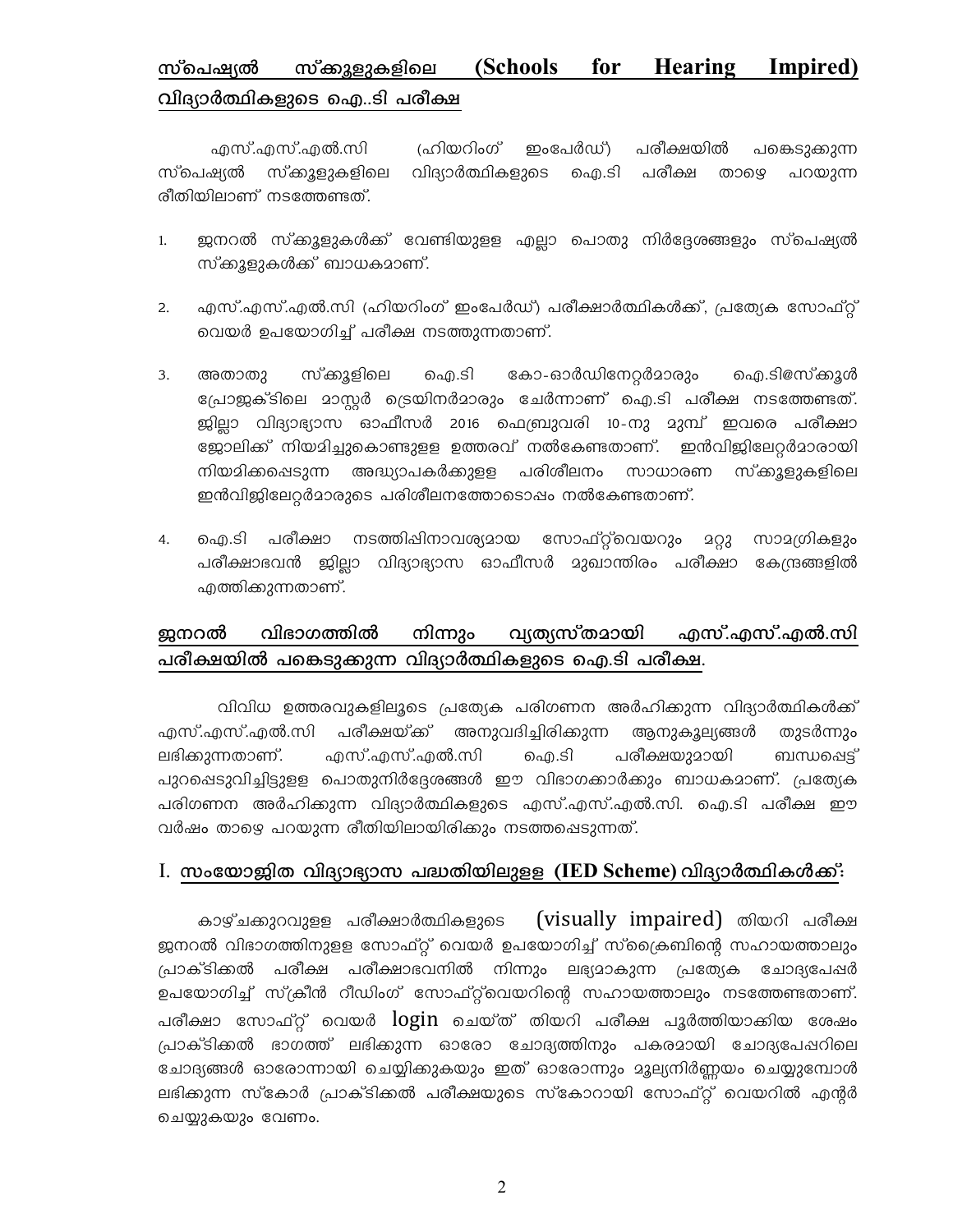പഠന വൈകല്യമുളള വിദ്യാർത്ഥികൾ (Learning disabled), അസ്ഥിസംബന്ധമായ വൈകല്യമുളള വിദ്യാർത്ഥികൾ (Orthopedically Handicapped) എന്നിവർക്ക് ജനറൽ വിഭാഗത്തിലെ പരീക്ഷാർത്ഥികൾക്കുളള പരീക്ഷാ സോഫ്റ്റ്വെയർ ഉപയോഗിക്കേണ്ടതാണ്.

ഐ.ടി പരിക്ഷ നടത്തുന്നതിന് നിയമിച്ചിട്ടുളള ഇൻവിജിലേറ്ററെ കൂടാതെ ഐ.ഇ.ഡി റിസോഴ്സ് സേവനംകൂടി ദേൽ വിഭാഗങ്ങളിൽപ്പെടുന്ന അദ്ധ്യാപകരുടെ വിദ്യാർത്ഥികളുടെ പരീക്ഷയ്ക്ക് പ്രയോജനപ്പെടുത്തുന്നതാണ്. ഹൈസ്ക്കൂൾ ക്ലാസ്റ്റുകളിലെ ഐ.ഇ.ഡി റിസോഴ്സ് അദ്ധ്യാപകർക്കും ഐ.ടി പരീക്ഷാ പരിശീലനം <mark>2</mark>റ്റ് ഇൻവിജിലേറ്റർമാർക്ക് നൽകുന്നതുപോലെ നൽകേണ്ടതാണ്.

#### $\rm{II.}$  ഫിഷറീസ് സ്ക്കൂളുകളിലെ വിദ്യാർത്ഥികൾക്ക്:

ഈ സ്ക്കൂളുകളിലെ വിദ്യാർത്ഥികൾക്കുളള ഐ.ടി പരീക്ഷ സാധാരണ സ്കുളുകളിൽ ഉപയോഗിക്കുന്ന അതേ പരീക്ഷാസോഫ്റ്റ്വെയർ ഉപയോഗിച്ച് നടത്തുന്നതാണ്. സ്ക്കൂളുകളിലേക്കുളള ഇൻവിജിലേറ്റർമാർ ഈ സാധാരണ സ്കുളൂകളിൽ നിന്നുളളവരായിരിക്കും.

#### $\rm III$ . കേരള കലാമണ്ഡലം ആർട്ട് ഹൈസ്ക്കുളിലെ വിദ്യാർത്ഥികൾക്ക:്

ഈ സ്കൂളുകളിലെ വിദ്യാർത്ഥികൾക്കുളള ഐ.ടി പരീക്ഷ 2016 ഫെബ്രുവരി 15 മുതൽ ഫെബ്രുവരി 27 വരെയുളള തീയതികളിൽ സാധാരണ സ്ക്കൂളുകളിൽ ഉപയോഗികുന്ന പരീക്ഷാ സോഫ്റ്റ്റെവയർ ഉപയോഗിച്ച് നടത്തുന്നതാണ്. അതേ ഈ ഇൻവിങ്കിലേറ്റർമാർ സ്ക്കൂളുകളിലേക്കുളള സ്കുളുകളിൽ സാധാരണ നിന്നുളളവരായിരിക്കും

#### ${\bf IV}.$  ടെക്നിക്കൽ സ്ക്കൂളിലെ വിദ്യാർത്ഥികൾക്ക്:

ടെക്നിക്കൽ സ്കൂളുകളിലെ  $\rm THSLC$  ഐ.ടി പരീക്ഷ 2016 ഫെബ്രുവരി 15 മുതൽ ഫെബ്രുവരി 27 വരെയുളള തീയതികളിൽ സാധാരണ സ്കൂളുകളിൽ ഉപയോഗിക്കുന്ന പരീക്ഷാസോഫ്റ്റ്വെയർ ഉപേയോഗിച്ച് നടത്തേണ്ടതാണ്. അതേ ഈ ഇൻവിജിലേറ്റർമാർ സ്കൂളുകളിലേക്കുളള സ്കൂളുകളിൽ സാധാരണ നിന്നുളളവരായിരിക്കും.

സംസ്ഥാനതലം, വിദ്യാഭ്യാസജില്ലാതലം, സ്കൂൾതലം എന്നിവടങ്ങളിൽ പരീക്ഷയുടെ തയ്യാറെടുപ്പ്, നടത്തിപ്പ്, മൂല്യനിർണ്ണയം, റിപ്പോർട്ടുകൾ തയ്യാറാക്കി സമർപ്പിക്കൽ തുടങ്ങിയ ചുദതലകൾ സംബന്ധിച്ചുളള മാർഗ്ഗ നിർദ്ദേശങ്ങൾ ചുവടെ ചേർക്കുന്നു.

#### ജില്ലാ ഓഫീസറുടെ ഉത്തരവാദിത്വത്തിൽ വിദ്യാഭ്യാസ താഴ്വൈഷറയുന്ന പ്രവർത്തനങ്ങളാണ് ചെയ്യേണ്ടത്.

പരീക്ഷാകേന്ദ്രങ്ങളിലേക്കുളള പരീക്ഷാ 1. വിദ്യാഭ്യാസജില്ലയിലെ സാമഗ്രികൾ പരീക്ഷാഭവനിൽ നിന്നും ലഭ്യമായാലുടൻ അത് ജില്ലാ വിദ്യാഭ്യാസ ഓഫീസിൽ ഏറ്റുവാങ്ങേണ്ടതും ആയതിന് നിശ്ചിത <u> മാത്യകയിലുള്ള</u>  $(Form P1)$ രസീത് വിദ്യാഭ്യാസ ജില്ലയിലെ എല്ലാ സ്കൂളുകൾക്കും കൊടുക്കേണ്ടതുമാണ്. പരീക്ഷ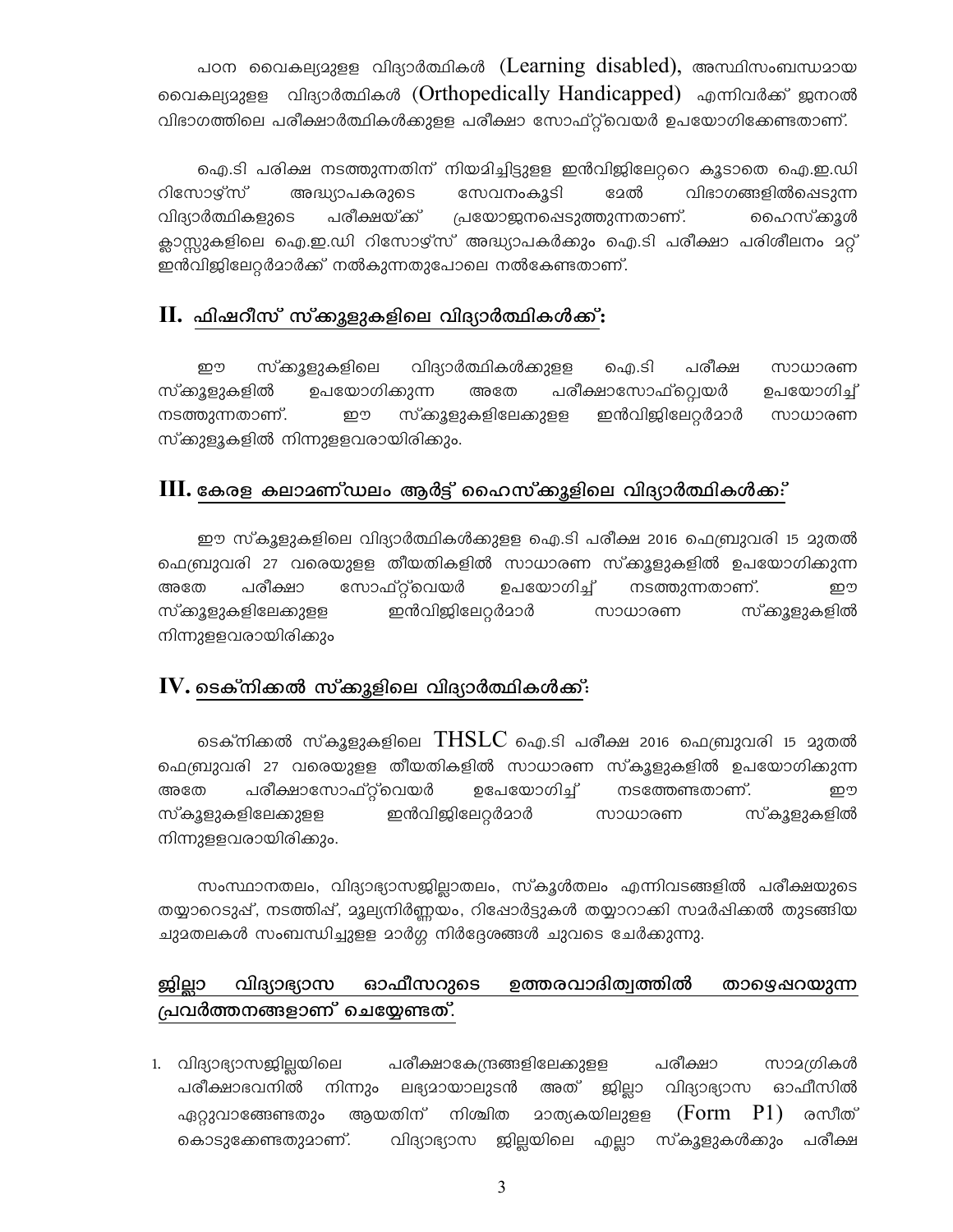നടത്തുന്നതിനാവര്യമായ സാമഗ്രികൾ പരീക്ഷാഭവനിൽ നിന്നും നിശ്ചിത തീയതിക്കു മുമ്പ് ലഭിച്ചു എന്ന് ഉറഷ് വരുത്തേണ്ടതുമാണ്.

- 2. ജില്ലാ വിദ്യാഭ്യാസ ഓഫീസുകളിൽ കൈഷറ്റിയ പരീക്ഷാസാമഗ്രികൾ 2016 ഫെബ്രുവരി 10-നകം ജില്ലയിലെ പരീക്ഷാകേന്ദ്രങ്ങൾക്ക് വിതരണം ചെയ്യേണ്ടതാണ്.
- 3. മാർച്ചിലെ എസ്.എസ്.എൽ.സി പരീക്ഷയുടെ ചീഫ് സൂപ്രണ്ടുമാരായിരിക്കും ഐ.ടി പരീക്ഷയുടെയും ചീഫ് സൂപ്രണ്ട് എന്നാൽ എസ്.എസ്.എൽ.സി. എഴുത്ത് പരീക്ഷയ്ക്ക് സെന്ററുകളില്ലാത്ത അൺഎയ്ഡഡ് സ്കൂളുകളിൽ കമ്പ്യൂട്ടർ ലഭ്യമാണെങ്കിൽ ആ സ്കൂളിൽ ഐ.ടി പരീക്ഷാ സെന്റർ അനുവദിക്കുകയും ഗവൺമെന്റ് സ്കൂളുകളിലെ  $\text{HSA}-2$ ാരെ ചീഫ്/ഡെപ്യൂട്ടി സൂപ്രണ്ടുമാരായി ഡി.ഇ.ഒ നിയമിക്കുകയും വേണം. കമ്പ്യൂട്ടറുകൾ ലഭ്യമാണെങ്കിൽ കുട്ടി പഠിക്കുന്ന സ്കൂളിൽ തന്നെയാണ് ഐ.ടി പരീക്ഷ നടത്തേണ്ടത്.
- നിയോഗിക്കേണ്ടത് പരീക്ഷയുടെ ഇൻവിജിലേറ്റർമാരായി ഗവൺമെന്റ്, 4. ഐ.ടി എയിഡഡ് സ്കൂളുകളിലെ ഐ.ടി കോ-ഓർഡിനേറ്റർ ( $SITC$ ),  $Joint$   $SITC$ , ഹൈസ്ക്കൂൾ ക്ളാസ്സുകളിൽ ഐ.ടി വിഷയം കൈകാര്യം ചെയ്യുന്ന അദ്ധ്യാപകർ എന്നിവരെയാണ് കുട്ടികളുടെ കമ്പ്യൂട്ടറുകളുടെ ലഭ്യത, പരീക്ഷ എണ്ണം, പൂർത്തിയാക്കുന്നതിന് ആവശ്യമായ ദിവസങ്ങൾ തുടങ്ങിയ ഘടകങ്ങൾ പരിഗണിച്ചുകൊണ്ടായിരിക്കണം ഇൻവിജിലേറ്റർമാരെ നിയോഗിക്കേണ്ടത്. എന്നാൽ 5 23തൽ 8 വരെ കമ്പ്യൂട്ടറിന് 2 പേർ 2തിയാകും.
- 5. അടിയന്തിര സാഹചര്യങ്ങളിൽ പകരം നിയമിക്കുന്നതിന് ഇൻവിജിലേറ്റർമാരുടെ ഒരു കരുതൽ ലിസ്റ്റ് (Reserved List) ഇില്ലാ വിദ്യാഭ്യാസ ഓഫീസർ തയ്യാറാക്കേണ്ടതാണ്.
- 6. ഇൻവിജിലേറ്റർമാരായി നിയമിക്കപ്പെടുന്ന <u> മുഴുവൻ അദ്ധ്യാപകർക്കും പരീക്ഷാ</u> സോഫ്റ്റ്വെയർ പരിശീലനം ലഭിച്ചു എന്ന് ഉറഷ് വരുത്തേണ്ടതാണ്.
- 7. പരീക്ഷാ നടത്തിഷിനാവശ്യമായ കമ്പ്യൂട്ടറുകൾ ലഭ്യമല്ലാത്ത സ്കൂളുകളിലെ വിദ്യാർത്ഥികളെ സൗകര്യപ്രദമായ തൊട്ടടുത്ത സ്കൂൾ കമ്പ്യൂട്ടർ ലാബിൽ (Alternate Centre) പരീക്ഷക്കിരുത്താനുളള ഷെഡ്യൂളും ക്രമീകരണങ്ങളും ജില്ലാ വിദ്യാഭ്യാസ ഓഫീസർ ഒരുക്കേണ്ടതാണ്. ഇങ്ങനെയുളള സ്കൂളുകൾക്ക് വേണ്ടി പ്രത്യേകം ഇൻവിജിലേറ്റർമാരെ നിയോഗിക്കേണ്ടതാണ്.
- 8. പരീക്ഷാർത്ഥികൾക്കുള്ള ഹാൾടിക്കറ്റുകൾ പരീക്ഷാ തീയതിക്ക് മുമ്പ് വിതരണം ചെയ്തു എന്ന് ഉറപ്പുവരുത്തേണ്ടതാണ്.
- 9. വിദ്യാഭ്യാസ <u> ജില്ല</u>യിലെ എല്ലാ സ്കൂളുകളിലും ഷെഡ്യൂൾ ചെയ്തിരിക്കുന്ന ദിവസങ്ങൾക്കുളളിൽ പരീക്ഷ പൂർത്തിയായി എന്നുറപ്പുവരുത്തേണ്ടതാണ്.
- 10. പരീക്ഷാകേന്ദ്രങ്ങളിൽ നിന്നും കൊണ്ടുവരുന്ന റിസൾട്ട് സി.ഡി യും അനുബന്ധ സാമഗ്രികളും ശേഖരിക്കുന്നതിനുവേണ്ടി ജില്ലാ വിദ്യാഭ്യാസ ഓഫീസുകളിൽ കൗണ്ടർ (Counter) സഇജീകരിക്കേണ്ടതും ഫെബ്രുവരി 27 മുതൽ മാർച്ച് 5 വരെ പ്രസ്തുത കൗണ്ടറുകൾ പ്രവർത്തിക്കേണ്ടതുമാണ്. ജില്ലയിലെ മാസ്റ്റർ ട്രെയിനർമാരുടെ സേവനം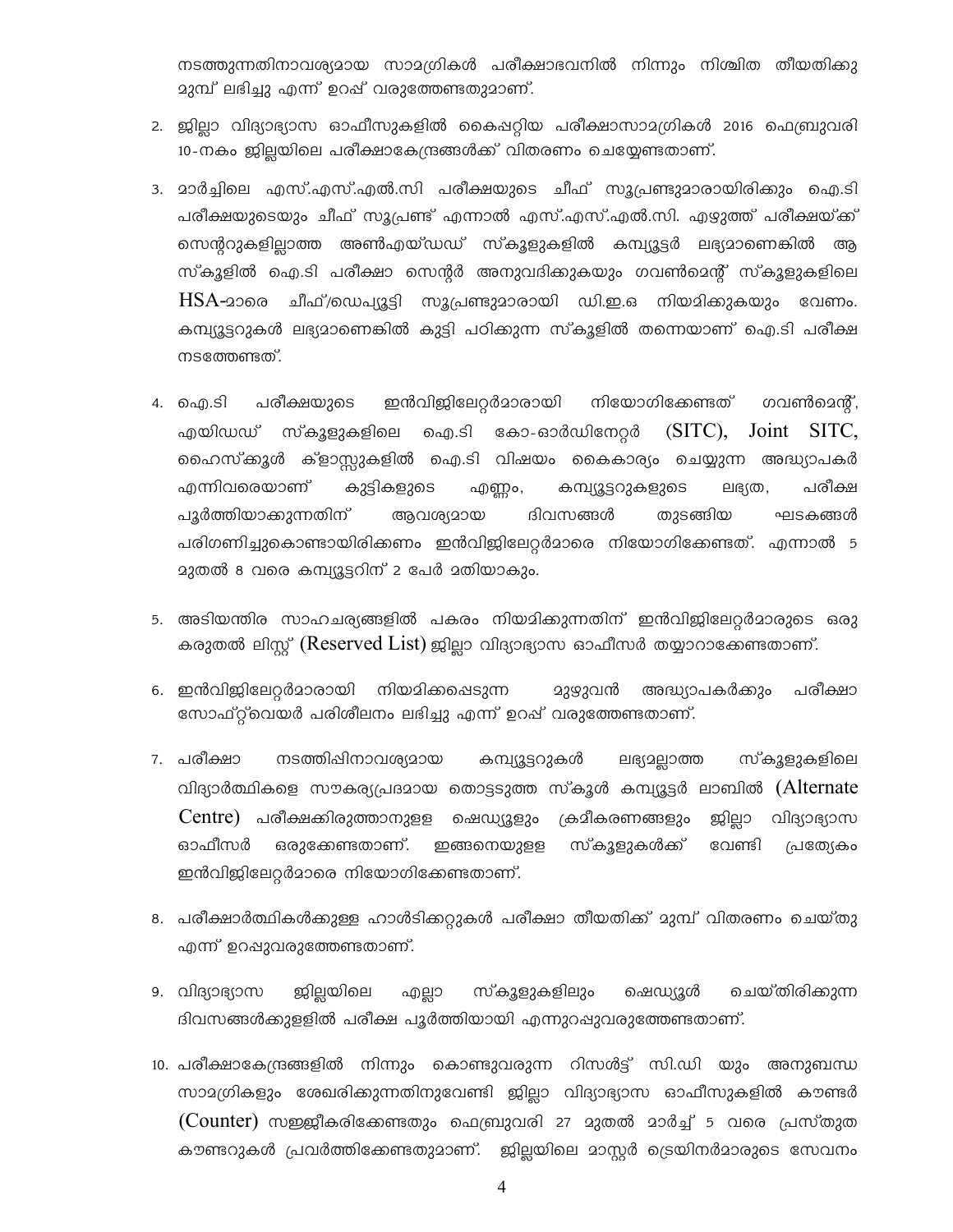ഇതിന് ഉപയോഗപ്പെടുത്താവുന്നതാണ്. പരീക്ഷാകേന്ദ്രങ്ങളിൽ നിന്നും ലഭിക്കുന്ന സാമഗ്രികൾ കൈപ്പറ്റി സ്കൂളുകൾക്ക് രസീത് (Form P-6) കൊടുക്കേണ്ടതാണ്.

- 11. ഐ.ടി പരീക്ഷ നടക്കുന്ന ദിവസങ്ങളിൽ ജില്ലാവിദ്യാഭ്യാസ ഓഫീസർ ပျေဖပေပေယ കഴിയുന്നത്ര സ്കൂളുകളിൽ സന്ദർശനം നടത്തേണ്ടതാണ്. ഇ്ലില്ലയിലെ എല്ലാ സ്കൂളുകളിലെയും പരീക്ഷ പൂർത്തിയായി കഴിയുമ്പോൾ സ്കൂളുകളിൽ നിന്നും ലഭിച്ച Comprehensive Report (Form P-7) ന്റെ സഹായത്തോടുകൂടി കൺസോളിഡേറ്റ് (മാത്യക Form P-9) ചെയ്യേണ്ടതും അതിന്റെ ഒരു കോഷി പരീക്ഷാഭവനിലേക്കുളള രേഖകളോടൊഷം നൽകേണ്ടതുമാണ്.
- 12. 2012 മാർച്ച് എസ്.എസ്.എൽ.സി ഐ.ടി പ്രായോഗിക പരീക്ഷയ്ക്ക് പങ്കെടുക്കാൻ കഴിയാതിരുന്ന/പരാജയപ്പെട്ട കുട്ടികൾക്ക് 2016 മാർച്ച് 29 ന് വിദ്യാഭ്യാസ ജില്ലയിലെ തെരെഞ്ഞെടുത്ത ഒരു സ്കൂളിൽ വച്ച് പരീക്ഷ നടത്തേണ്ടതാണ്. പരീക്ഷാ സെന്റർ ജില്ലാവിദ്യാഭ്യാസ ഓഫീസർ തെരെഞ്ഞെടുക്കുകയും ആ വിവരം പത്രക്കുറുഷിലൂടെ പരീക്ഷാർത്ഥികളെ അറിയിക്കുകയും ചെയ്യേണ്ടതാണ്.

#### സ്കൂൾ തലത്തിൽ താഴെഷറയുന്ന ക്രമീകരണങ്ങൾ ചെയ്യേണ്ടതാണ്.

- 1. ഐ.ടി പരീക്ഷ നടത്തിഷിനുളള സാമഗ്രികൾ നിശ്ചിത ദിവസത്തിനകം ജില്ലാ വിദ്യാഭ്യാസ ഓഫീസറിൽ നിന്ന് ഏറ്റുവാങ്ങി Form P2 മാത്യകയിലുളള രസീത് നൽകേണ്ടതാണ്.
- 2. പരീക്ഷ തുടങ്ങുന്നതിന് രണ്ട് ദിവസം മുമ്പ് തന്നെ പരീക്ഷ നടത്തിഷിനാവശ്യമായത്ര കമ്പ്യൂട്ടറുകൾ സ്കൂളിൽ ലഭ്യമാണോ എന്നും, ഐ.ടി *@* സ്കൂൾ Edubuntu ഓഷറേറ്റിംഗ് സിസ്റ്റം ശരിയായ രീതിയിൽ പ്രവർത്തിക്കുന്നു എന്നും ഉറപ്പുവരുത്തിയിരിക്കണം.  $(Check \ List \ 2)$ പയോഗപ്പെടുത്തുക). കമ്പ്യൂട്ടറുകൾക്ക് ക്രമമായി നമ്പർ നൽകേണ്ടതാണ്. ഇതിനായി അതത് സ്കൂളിലെ  $\rm SITC/$   $\rm Joint$   $\rm SITC$ മാരുടെ സേവനം ഉപയോഗപ്പെടുത്താവുന്നതാണ്.
- 3. പരീക്ഷാവേളയിൽ പരീക്ഷയിൽ പങ്കെടുക്കേണ്ട കുട്ടികളും ഇൻവിജിലേറ്റർമാരുമല്ലാതെ 2റ്റാരും ലാബിൽ പ്രവേശിക്കുന്നില്ലെന്ന് ചീഫ് സൂപണ്ട് ഉറ**ഷുവരുത്തേണ്ടതാണ്**.
- ഉൾഷെടുത്തിയിരിക്കുന്ന പരീക്ഷാതീയതികൾ 4. പരീക്ഷയ്ക്ക് കുട്ടികളുടെ ക്രമീകരിച്ചുക്കൊണ്ടുളള ഷെഡ്യൂൾ (മാത്യക  $\operatorname{Form} \operatorname{P3}$  ) തയ്യാറാക്കി 2016 ഫെബ്രുവരി 11 ന് 23മ്പ് പരീക്ഷ കേന്ദ്രത്തിൽ പ്രസിദ്ധപ്പെടുത്തേണ്ടതാണ്. (ഓരോ ദിവസവും **രാവിലെ** 9.30 ന് ആരംഭിച്ച് വൈകിട്ട 4.30 ന് അവസാനിക്കുന്ന തരത്തിലായിരിക്കണം ഷെഡ്യൂൾ തയ്യാറാക്കേണ്ടത്).
- 5. പരീക്ഷ തുടങ്ങുന്നതിന് ദിവസം മുമ്പ് പരീക്ഷാകേന്ദ്രത്തിലേക്കു രണ്ടു നിയോഗിച്ചിരിക്കുന്ന ഇൻവിജിലേറ്റർ പരീക്ഷ നടത്തുന്ന കമ്പ്യൂട്ടർ ലാബ് പരിശോധിച്ച് ഈ സർക്കുലറിനോടൊപ്പം ചേർത്തിരിക്കുന്ന സർട്ടിഫിക്കേറ്റ് ഒപ്പ് വച്ച് ചീഫ് സൂപ്രണ്ടിന് പരീക്ഷാ ഇൻവിജിലേറ്റർ തുറക്കേണ്ടതും സോഫ്റ്റ്വെയർ ഇൻസ്ലാൾ കവർ ചെയ്യേണ്ടതുമാണ്. password ഇൻവിജിലേറ്റർ രഹസ്യമായി സൂക്ഷിക്കേണ്ടതുമാണ്.

5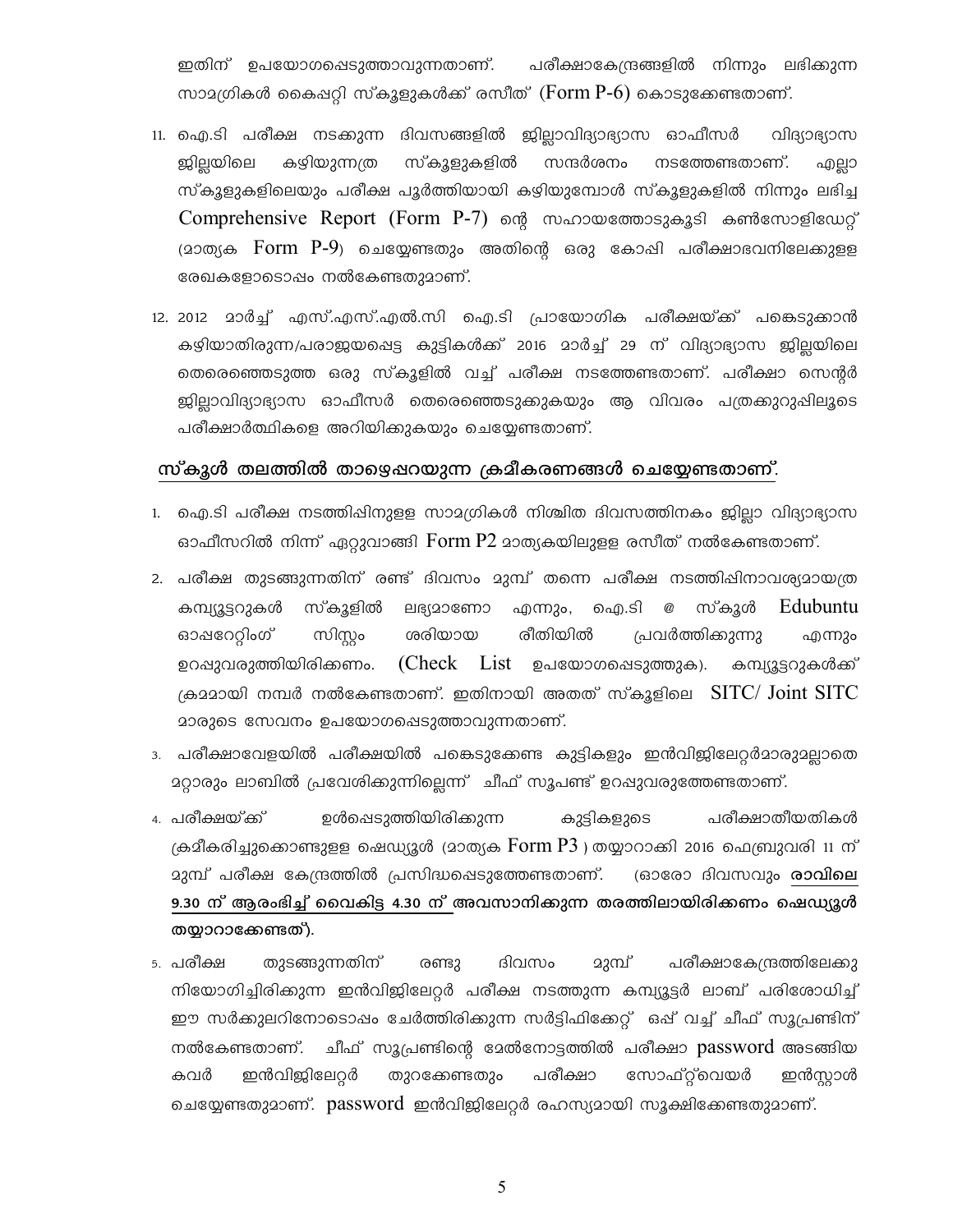- 6. പരീക്ഷാനടത്തിഷിനായി രജിസ്റ്റർ നമ്പറുകൾ ചേർക്കൽ, ഇൻവിജിലേറ്റർ അക്കൗണ്ടുകൾ നിർമ്മിക്കൽ, റിസൾറ്റ് ഇംപോർട്ട് ചെയ്യൽ, കൺസോളിഡേറ്റഡ് സ്കോർഷീറ്റ് തയ്യാറാക്കൽ തുടങ്ങിയ പ്രവർത്തനങ്ങൾക്കായി ഒരു കമ്പ്യൂട്ടറിനെ സെർവർ കമ്പ്യൂട്ടറായി ഉപയോഗിക്കേണ്ടതാണ്. ഈ കമ്പ്യൂട്ടറിലാണ് ആദ്യം പരീക്ഷാ സോഫ്റ്റ്വെയർ ഇൻസ്ലാൾ ചെയ്യേണ്ടത്. School Registration Details ഫയൽ ഇംപോർട്ട് ചെയ്താണ് 2റ്റു കമ്പ്യൂട്ടറുകളിൽ സ്കൂൾ രജിസ്ട്രേഷൻ നിർവ്വഹിക്കേണ്ടത്.
- 7. പരീക്ഷ നടത്തുന്ന എല്ലാ കമ്പ്യൂട്ടറുകളിലും സോഫ്റ്റ്വെയർ ഇൻസ്ലാൾ ചെയ്തശേഷം സോഫ്റ്റ്വെയർ സി.ഡി. ചീഫ് സൂൃപണ്ട് ഭദ്രമായി സൂക്ഷിക്കേണ്ടതാണ്. (ഒരു തന്നിരിക്കുന്ന പരീക്ഷാകേന്ദ്രത്തിലേക്ക് പരീക്ഷാ സി.ഡി പരീക്ഷാകേന്ദ്രത്തിലെ കമ്പ്യൂട്ടറുകളിൽ മാത്രമെ ഇൻസ്റ്റാൾ ചെയ്യാൻ പാടുളളൂ. യാതൊരു കാരണവശാലും സോഫ്റ്റ്വെയറിന്റെ പകർഷ് പുറത്ത് കൊണ്ടുപോകാനോ പരീക്ഷാകേന്ദ്രത്തിന് പുറത്തുളള കമ്പ്യൂട്ടറിൽ ഇൻസ്റ്റാൾ ചെയ്യാനോ പാടുളളതല്ല.)
- 8. പരീക്ഷ തുടങ്ങുന്നതിന്റെ തലേദിവസം എല്ലാ പരീക്ഷാർത്ഥികളെയും വിളിച്ചു കുട്ടി പരീക്ഷയെ സംബന്ധിക്കുന്ന താഴെ പറയുന്ന നിർദ്ദേശങ്ങൾ നൽകേണ്ടതാണ്.
- I. തിയറി വിഭാഗത്തിന്റെ സ്കോർ 10 ആണ്. നിന്നുളള ചോദ്യങ്ങളാണ് ഈ ഭാഗത്ത് ഉണ്ടാവുക. അവ ചുവടെ ചേർത്തിരിക്കുന്നു.
- വിഭാഗം 1 : തന്നിരിക്കുന്നവയിൽ നിന്നും ഏറ്റവും അനുയോജ്യമായ ഒരു ഉത്തരം തെരെഞ്ഞെടുക്കുന്നതിനുളള ചോദ്യങ്ങാളാണിവ. വിഭാഗത്തിലെ ഈ ചോദ്യങ്ങൾക്ക് 1/2 സ്കോറാണ്, 8 ചൊദ്യങ്ങളുണ്ടാകും.
- വിഭാഗം 2 : തന്നിരിക്കുന്നവയിൽ നിന്നും ഏറ്റവും അനുയോജ്യമായ രണ്ട് ഉത്തരങ്ങൾ തെരെഞ്ഞെടുക്കുന്നതിനുളള ചോദ്യങ്ങളാണിവ. വിഭാഗത്തിലെ ഈ ചോദ്യങ്ങൾക്ക് 1 സ്കോറാണ്, 4 ചോദ്യങ്ങളുണ്ടാകും.
- വിഭാഗം 3 : കുറിഷ് തയ്യാറാക്കുന്നതിനുളള ചോദ്യങ്ങളാണിവ. തന്നിരിക്കുന്ന രണ്ട് ചോദ്യങ്ങളിൽ നിന്ന് തെരെഞ്ഞെടുക്കുന്ന ഒന്നിനെ കുറിച്ച് ലഭ്യമാകുന്ന നാല് ഉത്തരസെറ്റുകളിൽ ഓരോ സെറ്റിൽ നിന്നും ഏറ്റവും അനുയോജ്യദായത് തെരെഞ്ഞടുത്താണ് കുറിഷ് പൂർത്തിയാക്കേണ്ടത്. 2 സ്കോറിനുളള ഒരു ചോദ്യമാണ് ഈ വിഭാഗത്തിലുളളത്.

ഭാഗത്തിന്റെ സ്കോർ 28 ആണ്. നാല് വിഭാഗങ്ങളിലായി പ്രാക്ടിക്കൽ ക്രമീകരിച്ചിരിക്കുന്ന ചോദ്യങ്ങളിൽ, ഓരോ വിഭാഗത്തിലും ലഭ്യമാകുന്ന 2 ചോദ്യങ്ങളിൽ ഒരു ചോദ്യത്തിനാണ് ഉത്തരം നൽകേണ്ടത്. കുട്ടി കമ്പ്യൂട്ടറിൽ ചെയ്ത പ്രവർത്തനങ്ങൾ ഇൻവിജിലേറ്ററുടെ അനുവാദം ലഭിച്ചശേഷമേ  $\sf{Close}$  ചെയ്യാൻ പാടുള്ളൂ. 2 സ്കോർ പ്രാക്ടിക്കൽ വർക്ക് ബുക്കിനാണ്.

- II. സി.ഡി, മെമ്മറി സ്റ്റിക്ക്, മൊബൈൽ ഫോൺ തുടങ്ങിയവയുമായി പരീക്ഷാർത്ഥികൾ ലാബിൽ പ്രവേശിക്കരുത്.
- ം. **പരീക്ഷാർത്ഥികൾ** പരീക്ഷക്കായി ചെയ്ത പ്രവർത്തനങ്ങൾ ഇൻവിജിലേറ്ററുടെ അനുവാദം കൂടാതെ ക്ളോസ് ചെയ്യാൻ പാടില്ല.

പ്രിൻ്റൗട്ട് വലുതായി ലാബിനുളളിൽ ഒരു എടുത്ത് ഇപ്രകാരമുളള പ്രദർശിപ്പിക്കേണ്ടതാണ്.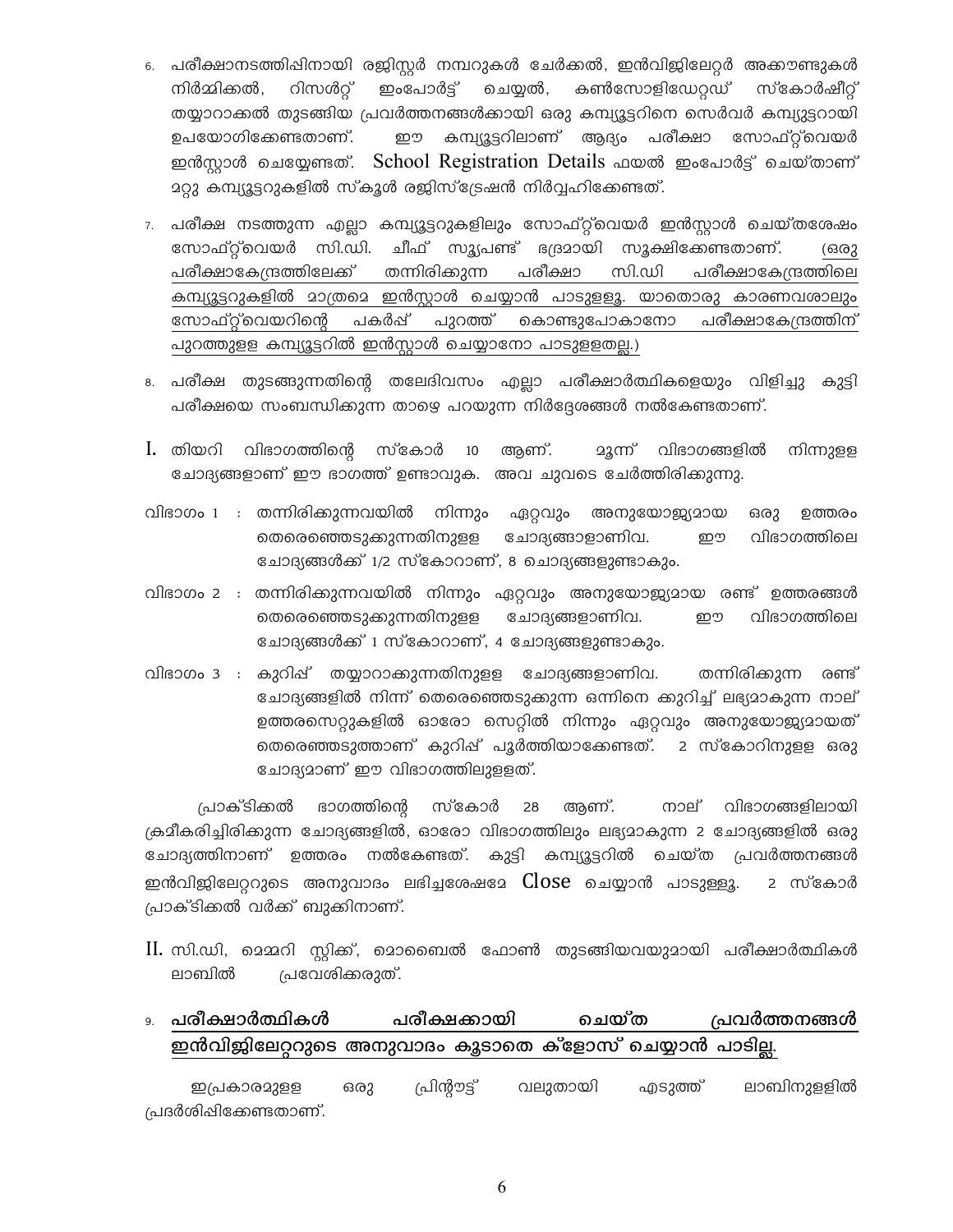- 10. പരീക്ഷ പൂർത്തിയാക്കുന്ന മുറയ്ക്ക് ഇൻവിജിലേറ്ററുടെ അനുമതി വാങ്ങി പരീക്ഷാർത്ഥി വിട്ടുപോയതിനു ശേഷം ഓരോ പ്രവർത്തനത്തിനുമുളള സ്കോറും പരീക്ഷാഹാൾ ഐ.ടി പ്രാക്ടിക്കൽ റിക്കോർഡിന്റെ വ്രർക്ക് ബുക്ക്) സ്കോറും പരീക്ഷാ സോഫ്റ്റ്വെയറിൽ നിർദ്ദിഷ്ട സ്ഥലത്ത് ഇൻവിജിലേറ്റർ രേഖപ്പെടുത്തേണ്ടതാണ്. ഓരോ പ്രവർത്തനത്തിനും കുട്ടിക്കു ലഭിക്കുന്ന സ്കോർ ഇൻവിജിലേറ്റർ സ്കോർ ഷീറ്റിലും (Form P5) രേഖപ്പെടുത്തേണ്ടതുമാണ്.
- 11. വൈദ്യുതി തടസ്സംമൂലമോ, കമ്പ്യൂട്ടറിന്റെ തകരാറുമൂലമോ പരീക്ഷകിടയിൽ വിദ്യാർത്ഥികൾക്ക് സമയം നഷ്ടപ്പെടുന്നുണ്ടെങ്കിൽ ആ വിവരം അഷോൾതന്നെ ചീഫ് സൂപ്രണ്ടിനെ അറിയിക്കേണ്ടതാണ്. അങ്ങനെ വരുന്നപക്ഷം കുട്ടിക്ക് വീണ്ടും പരീക്ഷ ചെയ്യുന്നതിന് അവസരം നൽകേണ്ടതും പ്രസ്തുത വിവരം രേഖപ്പെടുത്തേണ്ടതുമാണ്.
- 12. ഓരോ ദിവസവും പരീക്ഷ തുടങ്ങുന്നതിന് അരമണിക്കൂർ മുൻപായി ഇൻവിജിലേറ്റർ പരീക്ഷക്കുപയോഗിക്കുന്ന കമ്പ്യൂട്ടറുകൾ പ്രവർത്തിപ്പിച്ച് കുട്ടികൾക്ക് രജിസ്ട്രേഷൻ നമ്പർ ടൈഷ് ചെയ്യുന്നതിനുളള സ്ക്രീൻ ഒരുക്കി നിർത്തേണ്ടതാണ്.
- 13. പരീക്ഷ നടക്കുന്ന ഓരോ ദിവസവും ആദ്യ ബാച്ചിൽ പരീക്ഷ എഴുതുന്ന കുട്ടികൾക്ക് നറുക്കെടുഷിലൂടെയാണ് കമ്പ്യൂട്ടർ തെരെഞ്ഞെടുത്തു നൽകേണ്ടത്. പരീക്ഷ സമയം കുട്ടി നിശ്ചിത സമയത്തിനു <u>ാുമ്പ് പരീക്ഷാ</u> പൂർത്തിയാക്കിയാൽ ഉടൻതന്നെ മൂല്യനിർണ്ണയം നടത്തി ക്രമമനുസരിച്ചുളള അടുത്ത കുട്ടിയെ ആ കമ്പ്യൂട്ടറിൽ പരീക്ഷയ്ക്കിരുത്താവുന്നതാണ്.
- 14. പരീക്ഷയിൽ പങ്കെടുക്കുന്ന ഓരോ വിദ്യാർത്ഥിയിൽ നിന്നും അവർക്ക് ലഭിക്കുന്ന കമ്പ്യൂട്ടർ നമ്പർ ഒരു പരീക്ഷ രജിസ്റ്ററിൽ (മാത്യക Form P-4) രേഖപ്പെടുത്തി ഒപ്പ് വാങ്ങേണ്ടതാണ്. ഇൻവിജിലേറ്ററുടെ സാന്നിദ്ധ്യത്തിൽ മാത്രമേ കുട്ടികൾ കമ്പ്യൂട്ടറിൽ പ്രവർത്തിക്കുന്നുളളൂ എന്നും കുട്ടികൾ കമ്പ്യൂട്ടറിലെ ക്രമീകരണങ്ങളിൽ ၁၁၇၀ വരുത്തുന്നില്ലെന്നും ഉറഷുവരുത്തേണ്ടതാണ്.
- പരീക്ഷ കഴിയുമ്പോൾ പറയുന്ന പ്രവർത്തനങ്ങൾ ദിവസവും 15. 60800 താഴെ പൂർത്തിയാക്കേണ്ടതാണ്.
	- ആ ദിവസത്തെ മുഴുവൻ പരീക്ഷാർത്ഥികളുടെയും റിസൾട്ട് എക്സ്പോർട്ട്  $\dot{1}$ . /ഇംപോർട്ട് ചെയ്ത് സെർവർ കമ്പ്യുട്ടറിലെ ഒരു ഫോൾഡറിലാക്കേണ്ടതും ആ ഫോൾഡറിന്റെ ഒരു പകർഷ്  $\operatorname{CD}$  യിൽ write ചെയ്ത് ചീഫ് സൂപ്രണ്ടിനെ ഏൽഷിക്കേണ്ടതുമാണ.്
- 16. പരീക്ഷാ കേന്ദ്രത്തിൽ രജിസ്റ്റർ ചെയ്ത എല്ലാവരും പരീക്ഷയിൽ പങ്കെടുത്തു എന്ന് ഉറപ്പ് വരുത്തേണ്ടതാണ്. പരീക്ഷ പൂർത്തിയായി കഴിയുമ്പോൾ പരീക്ഷയെ സംബന്ധിക്കുന്ന വിശദമായ റിഷോർട്ട് തന്നിരിക്കുന്ന മാത്യകയിൽ (മാത്യക  $\overline{F}$ orm  $\overline{P}$ -7) തയ്യാറാക്കി പരീക്ഷാ സാമഗ്രികളോടൊഷം സമർഷിക്കേണ്ടതാണ്. കൂടാതെ  $\Lambda$ bsentees ന്റെ രജിസ്റ്റർ നമ്പർ സോഫ്റ്റ്വെയറിൽ എന്റർ ചെയ്തു എന്നു ഉറപ്പുവരുത്തേണ്ടതാണ്.
- 17. ഒരു പരീക്ഷാകേന്ദ്രത്തിലെ എല്ലാ വിദ്യാർത്ഥികളും പരീക്ഷയിൽ പങ്കെടുത്ത ശേഷം പരീക്ഷയ്ക്കുപയോഗിച്ച എല്ലാ കമ്പ്യൂട്ടറികളിൽ നിന്നുമുളള വിവരങ്ങൾ കോപ്പി ചെയ്തിരിക്കുന്ന കമ്പ്യൂട്ടറിൽ (സെർവർ കമ്പ്യൂട്ടർ) മുഴുവൻ കുട്ടികളുടെയും വിവരങ്ങൾ ഇംപോർട്ട് ചെയ്ത് കൺസോളിഡേറ്റഡ് സ്കോർഷീറ്റ് തയ്യാറാക്കി അതിന്റെ പ്രിന്റൗട്ട് എടുക്കുകയും അതിൽ എല്ലാ കുട്ടികളുടെയും വിവരങ്ങൾ ഉണ്ടെന്ന് ഉറപ്പുവരുത്തുകയും ചെയ്തശേഷം ഇൻവിജിലേറ്ററും ചീഫ് സൂപ്രണ്ടും ഒഷുവച്ച് പ്രത്യേകം കവറിലാക്കി മുദ്രവയ്ക്കണം. അതിനു ശേഷം റിസൾട്ട് സി.ഡി തയ്യാറാക്കണം.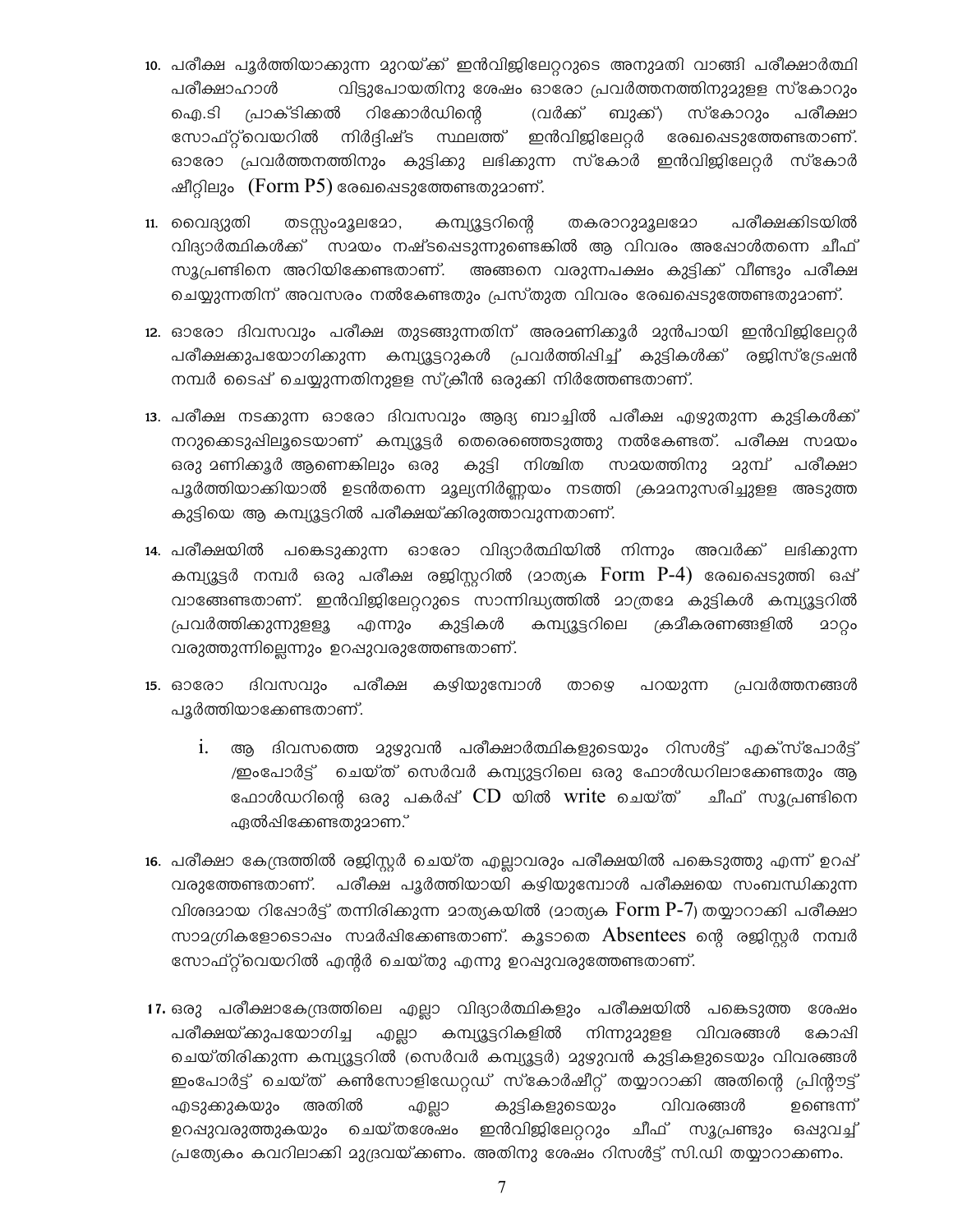ഇതിൽ

- 1. സെർവർ കമ്പ്യൂട്ടറിലെ  $\rm{Export}$ വഴി തയ്യാറാക്കുന്ന എല്ലാ കുട്ടികളുടെയും റിസൾട്ട് അടങ്ങിയ Export ഫയൽ. (School Code.itx)
- 2. സെർവർ കമ്പ്യൂട്ടറിലെ Final Export വഴി പരീക്ഷാഭവന്റെ ഫോൾഡറിൽ ലഭ്യമാകുന്ന School Code.csv ഫയൽ.
- 3. സ്കോർ ഷീറ്റിന്റെ  $PDF$  ഫയൽ.
- 4. School Registration Details **on** word.

എന്നിവയാണ് ഉൾഷെടുത്തേണ്ടത്.

- 18. പരീക്ഷാഭവനിലേക്ക് നല്കേണ്ട റിസൾട്ട് സി.ഡി തയ്യാറാക്കി കഴിഞ്ഞാൽ പരീക്ഷക്കുപയോഗിച്ച എല്ലാ കമ്പ്യൂട്ടറുകളിൽ നിന്നും പരീക്ഷാ സോഫ്റ്റ്വെയർ അൺ ഇൻസ്റ്റാൾ ചെയ്യേണ്ടതാണ്. (ഇതിനായി സോഫ്റ്റ്വെയർ സി.ഡി യിൽ ലഭ്യമാക്കിയ Uninstall it exam.tr gz എന്ന ഫയൽ ഉപയോഗിക്കേണ്ടതാണ്) ഇതോടൊഷം തന്നെ സ്ക്കോർ ഷീറ്റ് അടക്കമുളള പരീക്ഷാ സംബന്ധിയായ എല്ലാ ഫയലുകളും കമ്പ്യൂട്ടറുകളിൽ നിന്ന് ഡിലീറ്റ് ചെയ്യേണ്ടതാണ്.
- 19. ഏതെങ്കിലും കാരണവശാൽ റിസൾട്ട് എക്സ്പോർട്ട്/ഇംപോർട്ട് ചെയ്യുന്നതിന് സാദ്ധ്യമാകാതെ വന്നാൽ എസ്.എസ്.എൽ.സി പരീക്ഷയിൽ പങ്കെടുക്കുന്ന മുഴുവൻ കുട്ടികളുടെയും പരീക്ഷാവിവരങ്ങൾ ഉൾപ്പെടുത്തി കൺസോളിഡേറ്റ് സ്കോർഷീറ്റ് എഴുതി തയ്യാറാക്കി സമർഷിക്കേണ്ടതാണ്.
- 20. വൈദ്യുതി തകരാറുമൂലം പരീക്ഷ തടസ്സപ്പെടാതിരിക്കുന്നതിന് (ഇൻവേർട്ടർ, ജനറേറ്റർ എത്തിക്കുന്നത് ഉൾഷെടെ) മുൻകരുതലുകൾ സ്വീകരിക്കേണ്ടതാണ്.

പരീക്ഷ ജോലികളിൽ പങ്കെടുക്കുന്ന ഉദ്യോഗസ്ഥർക്ക് നിയമാനുസ്യതമായ ( $\rm{G.O.~(Rt)}$  $\rm No.1104/05/GEdn.$  dated  $16.03.2005$ ) പ്രതിഫലം നൽകേണ്ടതു ം ഇതിനുളള തുക ചീഫ് സൂപ്രണ്ടിന് ലഭിക്കുന്നതിനായി തന്നിരിക്കുന്ന മാത്യകയിൽ (മാത്യക  $\overline{\rm Form}$   $\rm P\text{-}8)$  കെയിം ഫോറം ജില്ലാ വിദ്യാഭ്യാസ ഓഫീസർക്ക് നൽകേണ്ടതുമാണ്.

കമ്പ്യൂട്ടറുകൾ നെറ്റ്വർക്ക് ചെയ്യാത്ത സ്കൂളുകളിൽ കുറഞ്ഞത്  $4\,$   ${\rm GB}$  എങ്കിലും ശേഷിയുളള മെമ്മറി സ്റ്റിക്കുകൾ (Flash Memory) വാങ്ങിയിരുന്നാൽ വ്യത്യസ്ത കമ്പ്യൂട്ടറുകളിൽ നിന്നും വിവരങ്ങൾ പകർത്തുന്നതിന് സഹായകമാകും.

പരീക്ഷ ഭംഗിയായി നടത്തുന്നതിന് ബന്ധപ്പെട്ട എല്ലാവരും മേൽ പറഞ്ഞിരിക്കുന്ന കാര്യങ്ങൾ കൃത്യമായി പാലിക്കേണ്ടതാണ്.

ഒഷ്

സെക്രട്ടറി

- 1. എക്സിക്യൂട്ടീവ് ഡയറക്ടർ, ഐ.ടി. സ്കൂൾ പ്രോജക്ട്
- 2. വിദ്യാഭ്യാസ ഡെഷ്യൂട്ടി ഡയറക്ടർമാർ
- 3. ജില്ലാ വിദ്യാഭ്യാസ ഓഫീസർമാർ
- 4. ഹൈസ്ക്കൂൾ പ്രധാന അദ്ധ്യാപകർ (ജില്ലാ വിദ്യാഭ്യാസ ഓഫീസർ മുഖേന)
- 5. ജില്ലാ കോ-ഓർഡിനേറ്റർമാർ/മാസ്റ്റർ ട്രെയിനർകോ-ഓർഡിനേറ്റർ/ മാസ്റ്റർ ട്രെയിനർമാർ.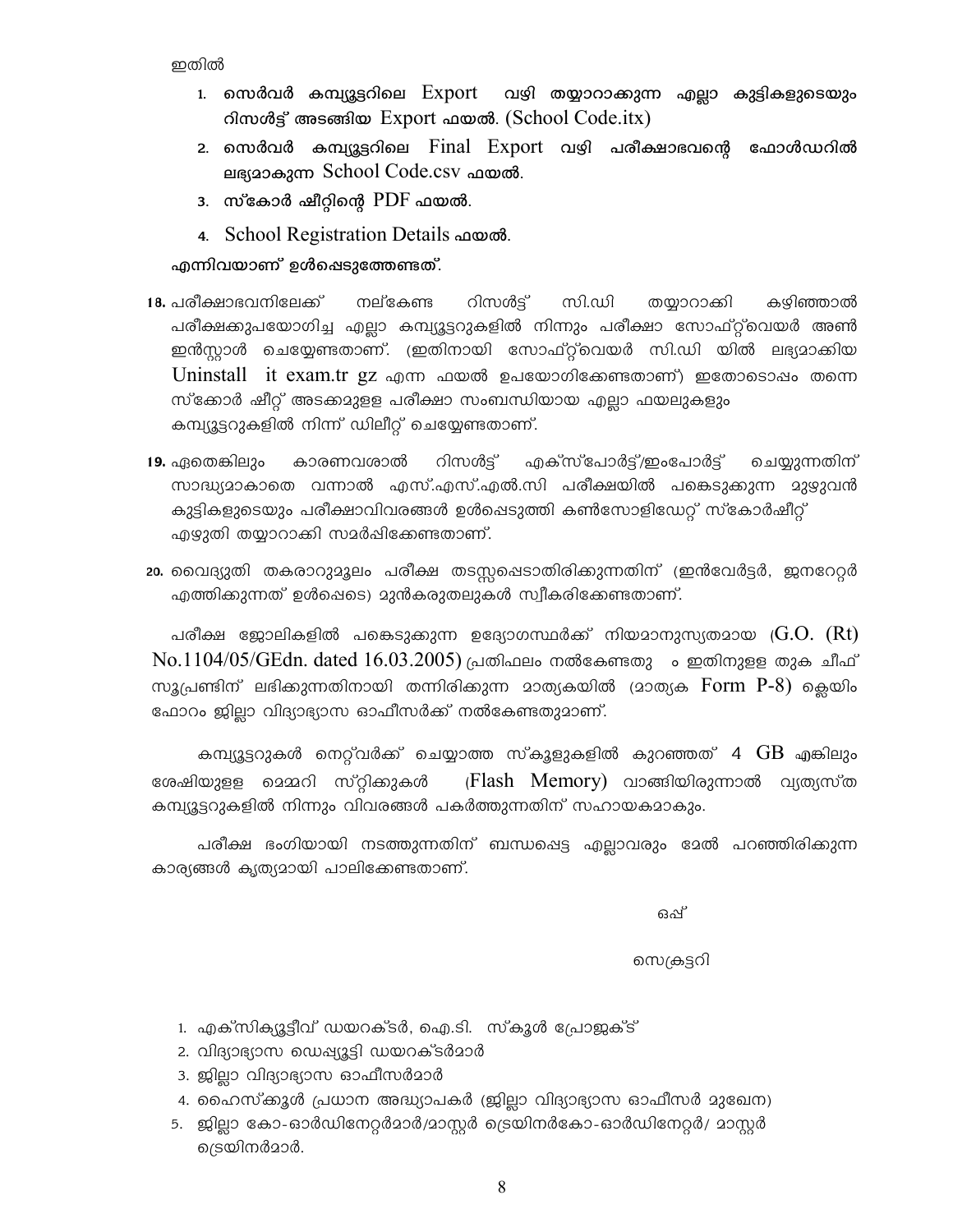**Office of the District Educational Officer**

**……………………………………………………………..**

## **RECEIPT**

Received the following items from the Commissioner for Government Examinations, Pareeksha Bhavan, Poojappura, Thiruvananthapuram, in good condition.

| Sl.<br>No. | <b>Items</b>                                  | Quantity<br>(Nos.) | <b>Remarks</b> |
|------------|-----------------------------------------------|--------------------|----------------|
| 1.         | Exam software CD                              |                    |                |
| 2.         | <b>Collection Box</b>                         |                    |                |
| 3.         | Cover containing the examination<br>materials |                    |                |
|            | Result CD                                     |                    |                |

Signature

Place: Name and Designation:

(Office Seal)

Date: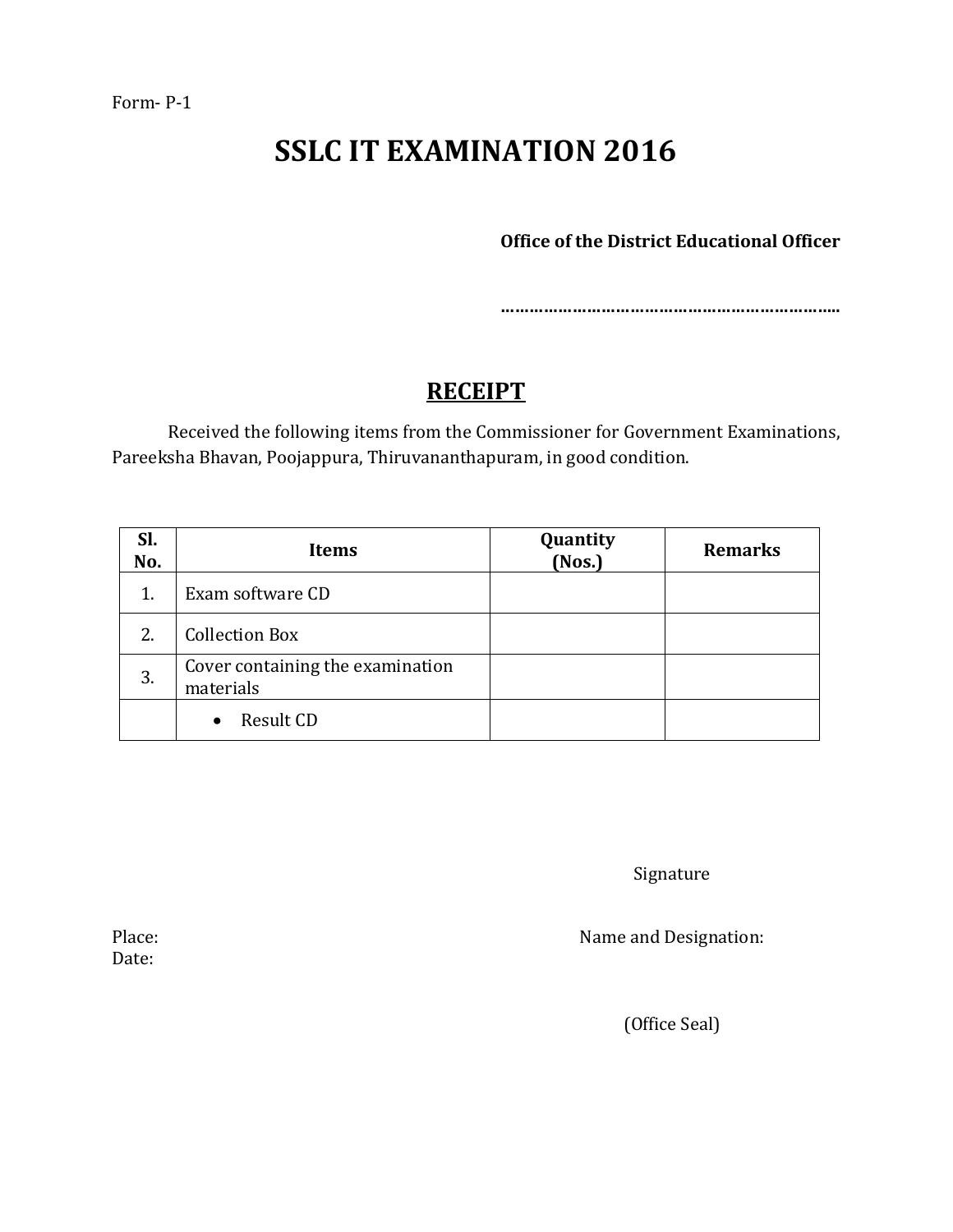Form- P-2

| <b>Centre Code:</b> |  |  |  |  |  |
|---------------------|--|--|--|--|--|
|                     |  |  |  |  |  |
| <b>School Code:</b> |  |  |  |  |  |
|                     |  |  |  |  |  |

……………………………………………………. High School

……………………………………………………………………….

## **RECEIPT**

Received the following items from the District Educational Officer, …………………………

……………………………………………………………………………. in good condition.

| SI.<br>No. | <b>Items</b>                                        | Quantity | <b>Remarks</b> |
|------------|-----------------------------------------------------|----------|----------------|
| 1.         | Exam software CD                                    |          |                |
| 2.         | Result CD                                           |          |                |
| 3.         | Cover for submitting result materials               |          |                |
| 4.         | Cover for the forms for consolidated score<br>sheet |          |                |
| 5.         | Cover for the result CD                             |          |                |
| 6.         | Cover for the form for Comprehensive report         |          |                |
| 7.         | <b>SSLC IT Manual</b>                               |          |                |

Date:

Place: **Signature & Name of Chief Superintendent**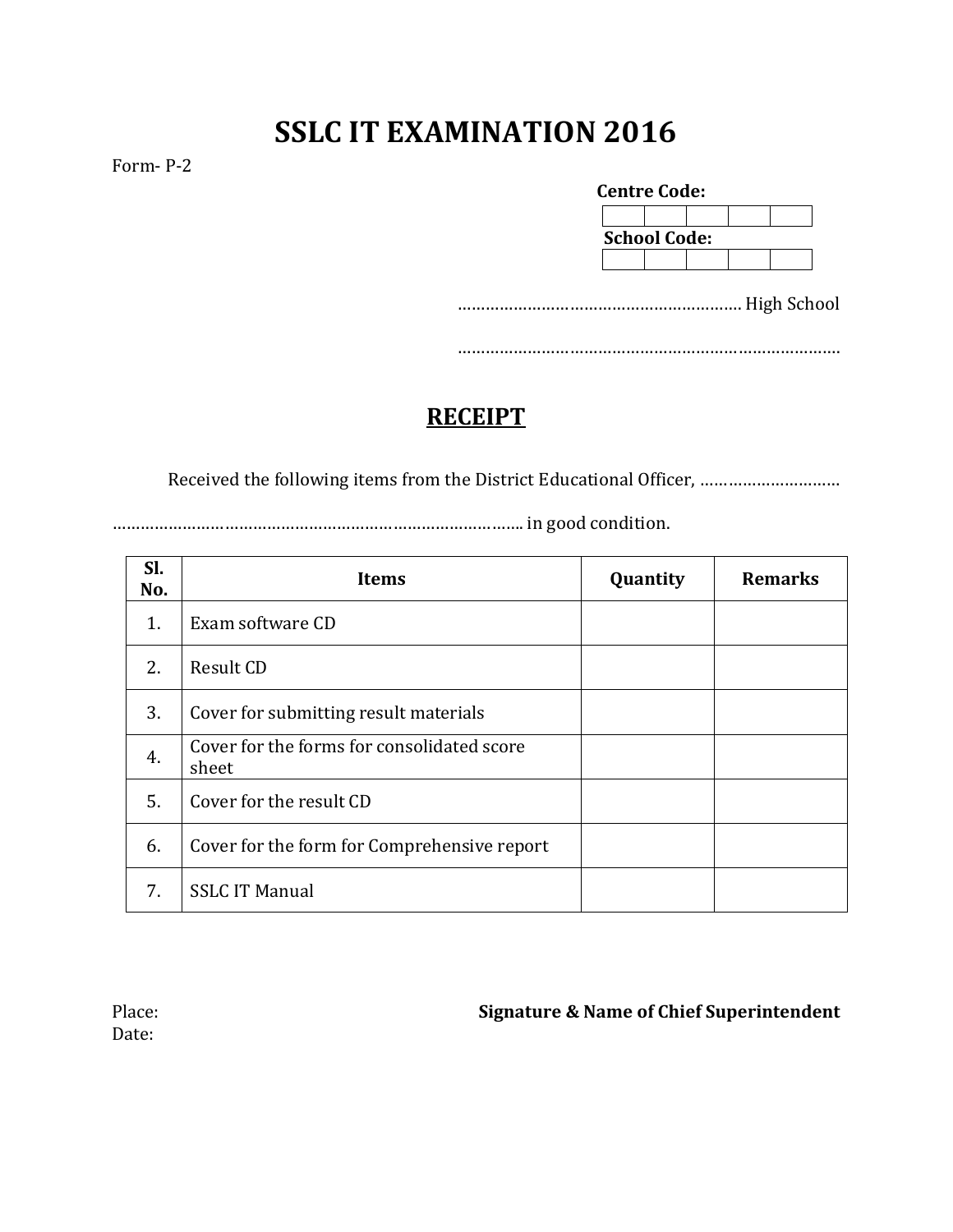## **SSLC - IT EXAMINATION 2016 SCHEDULE**

**(To be published at the centre before the commencement of IT Examination)**

**Name of the School :**

| Sl.            | <b>Register</b> | Date of     | <b>Time</b> |           | <b>Remarks</b> |
|----------------|-----------------|-------------|-------------|-----------|----------------|
| No.            | <b>Number</b>   | Examination | From        | <b>To</b> |                |
| 1.             |                 |             |             |           |                |
| 2.             |                 |             |             |           |                |
| 3.             |                 |             |             |           |                |
| 4.             |                 |             |             |           |                |
| 5              |                 |             |             |           |                |
| 6              |                 |             |             |           |                |
| $\overline{7}$ |                 |             |             |           |                |
| 8              |                 |             |             |           |                |
| 9              |                 |             |             |           |                |
| 10             |                 |             |             |           |                |

**Computer Lab No. :**

Date:

Place: **Signature of Chief Superintendent**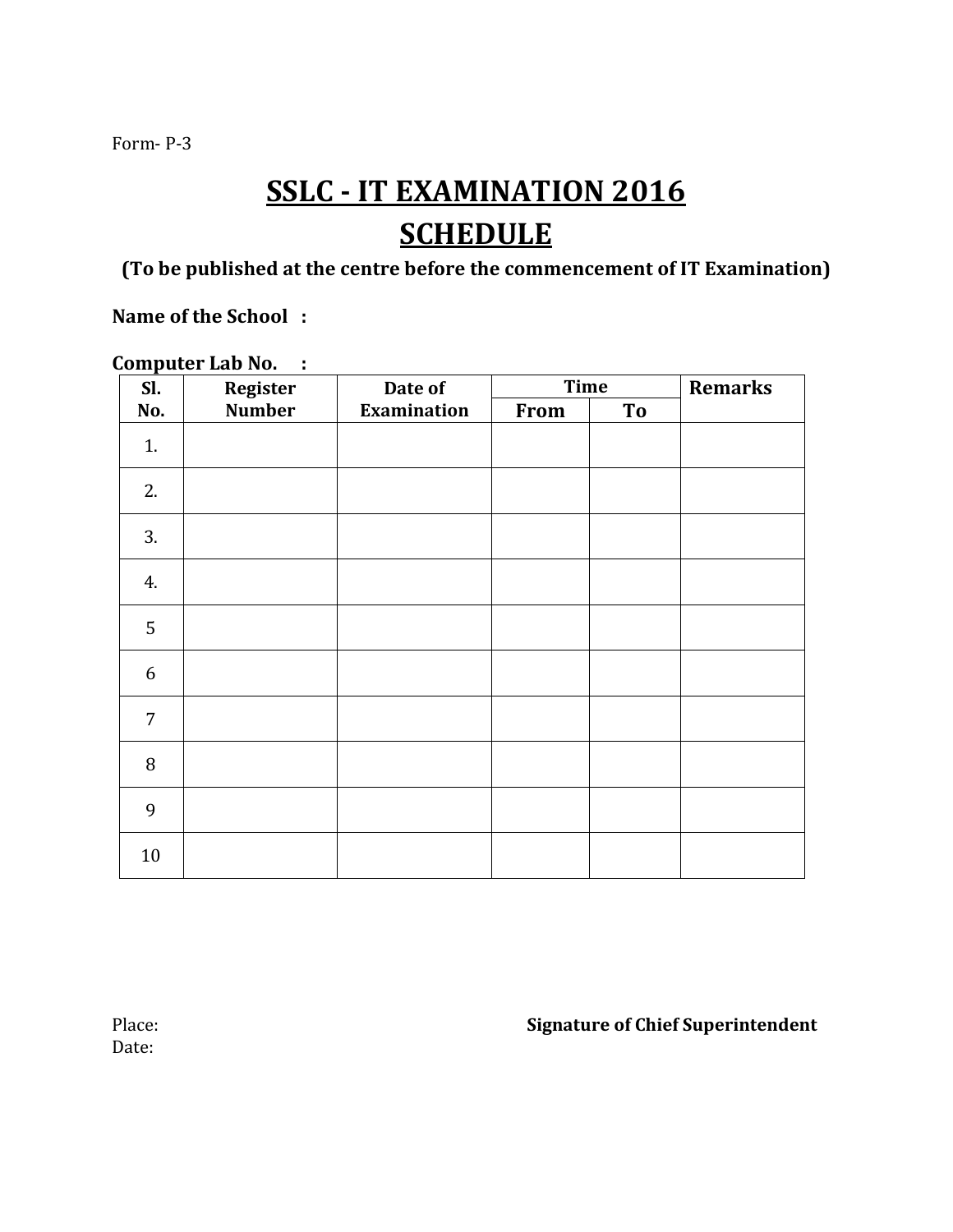#### **Computer Allotment Sheet Before the commencement of the Examination**

## **Centre Code: School Code:**

(To be recorded in exam register)

#### **Name of the School :**

#### **Computer Lab No. :**

| Sl.<br>No.     | <b>Register</b><br><b>Number</b> | <b>Computer No.</b> | <b>Signature of the</b><br><b>Student</b> | <b>Remarks</b> |
|----------------|----------------------------------|---------------------|-------------------------------------------|----------------|
| 1.             |                                  |                     |                                           |                |
| 2.             |                                  |                     |                                           |                |
| 3.             |                                  |                     |                                           |                |
| 4.             |                                  |                     |                                           |                |
| 5              |                                  |                     |                                           |                |
| $6\,$          |                                  |                     |                                           |                |
| $\overline{7}$ |                                  |                     |                                           |                |
| $\, 8$         |                                  |                     |                                           |                |
| 9              |                                  |                     |                                           |                |
| 10             |                                  |                     |                                           |                |

#### Place: **Signature of Chief Superintendent**

Date: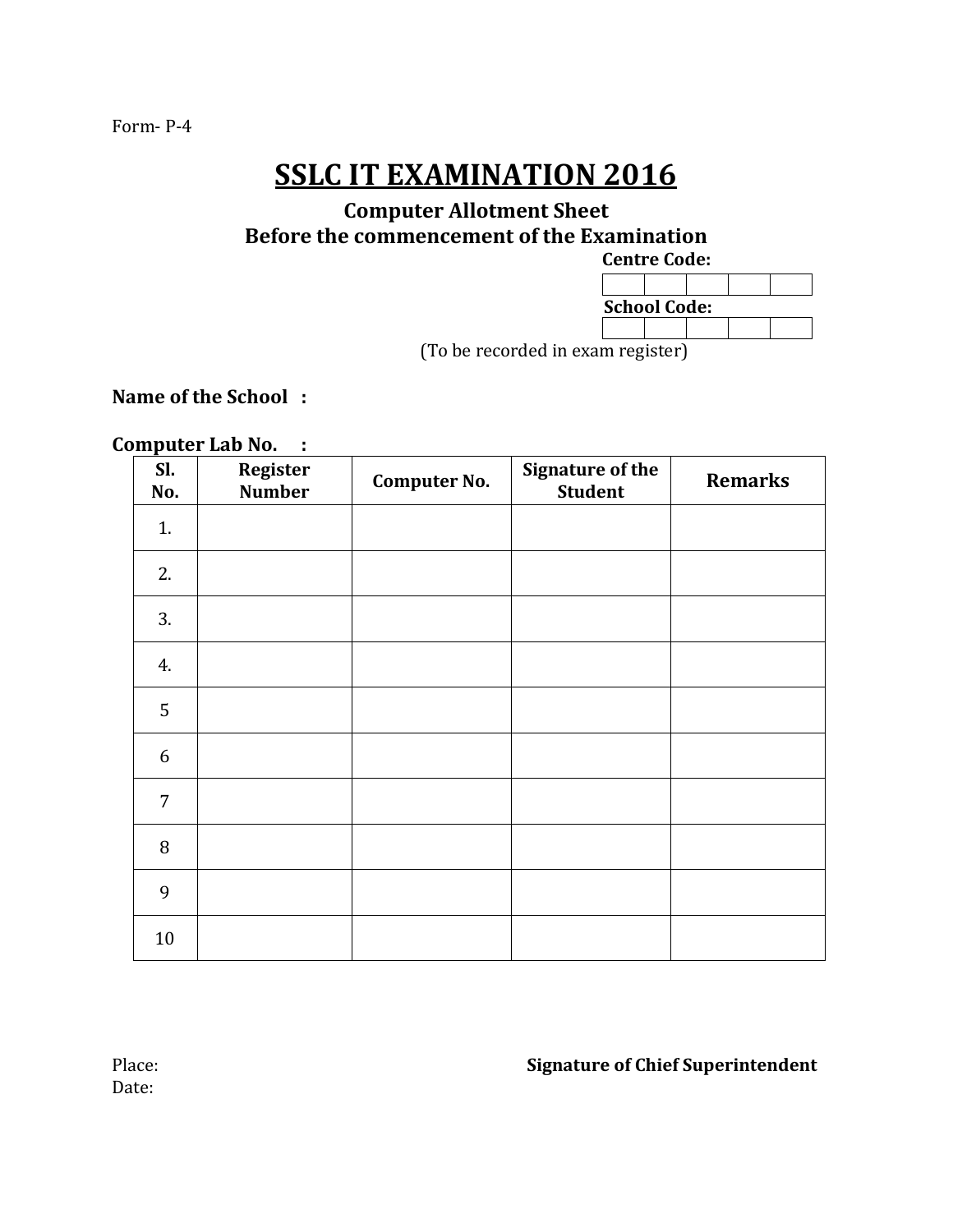Office of the District Educational Officer

…………………………………………………………..

### **RECEIPT**

|  |  |  |  | Received the following items from the Chief Superintendent |
|--|--|--|--|------------------------------------------------------------|
|  |  |  |  |                                                            |
|  |  |  |  |                                                            |

| SI.<br>No. | Items                                                 | Quantity |
|------------|-------------------------------------------------------|----------|
|            | Result CD                                             |          |
| 2.         | <b>Consolidated Score Sheet</b>                       |          |
| 3.         | Comprehensive report of SSLC IT<br>Examination - 2016 |          |

**Signature Name and Designation**

**Place: Date:**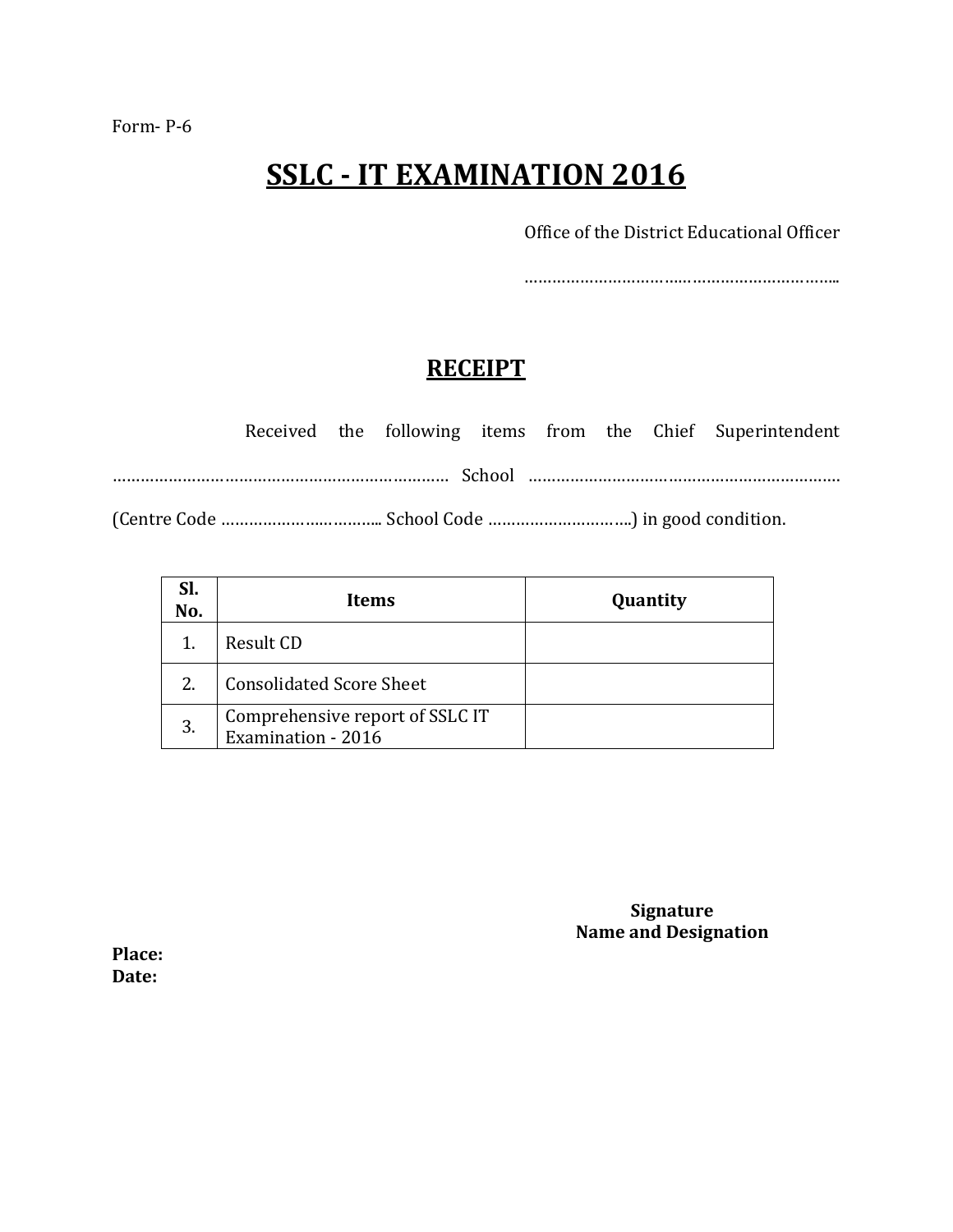**Centre Code:**

 **COMPREHENSIVE REPORT** 

(To be filled and returned separately to DEO along with exam materials not to be sealed) **School Code:**

#### **Name of the School :**

| SI.<br>No. | <b>Description</b>                                                                                   | <b>Remarks</b> |          |          |          |          |          |     |          |
|------------|------------------------------------------------------------------------------------------------------|----------------|----------|----------|----------|----------|----------|-----|----------|
| 1.         | Total number of students                                                                             |                |          |          |          |          |          |     |          |
| 2.         | Number of students attended the examination.                                                         |                |          |          |          |          |          |     |          |
| 3.         | Total number of the Absentees*                                                                       |                |          |          |          |          |          |     |          |
| 4.         | Number of days availed                                                                               |                |          |          |          |          |          |     |          |
| 5.         | Number of Computers used                                                                             |                |          |          |          |          |          |     |          |
| 6.         | Number of students attended per day                                                                  | Day<br>1       | Day<br>2 | Day<br>3 | Day<br>4 | Day<br>5 | Day<br>6 | Day | Day<br>8 |
| 7.         | Number of students attended more than one time<br>(Attach separate statement specifying your reasons |                |          |          |          |          |          |     |          |
| 8.         | Number of Students attended from Schools without<br>Computer (SWC**)                                 |                |          |          |          |          |          |     |          |
| 9.         | Name and Address of the Invigilators (Attach<br>Separate Sheet)                                      |                |          |          |          |          |          |     |          |
| 10.        | Any other relevant information                                                                       |                |          |          |          |          |          |     |          |

\* Register Nos. of the Absentees:- …………………………………………………………………………...................

\*\*Give the details of SWC in separate sheet.

Date:

Place: **Signature of Chief Superintendent**

(School Seal)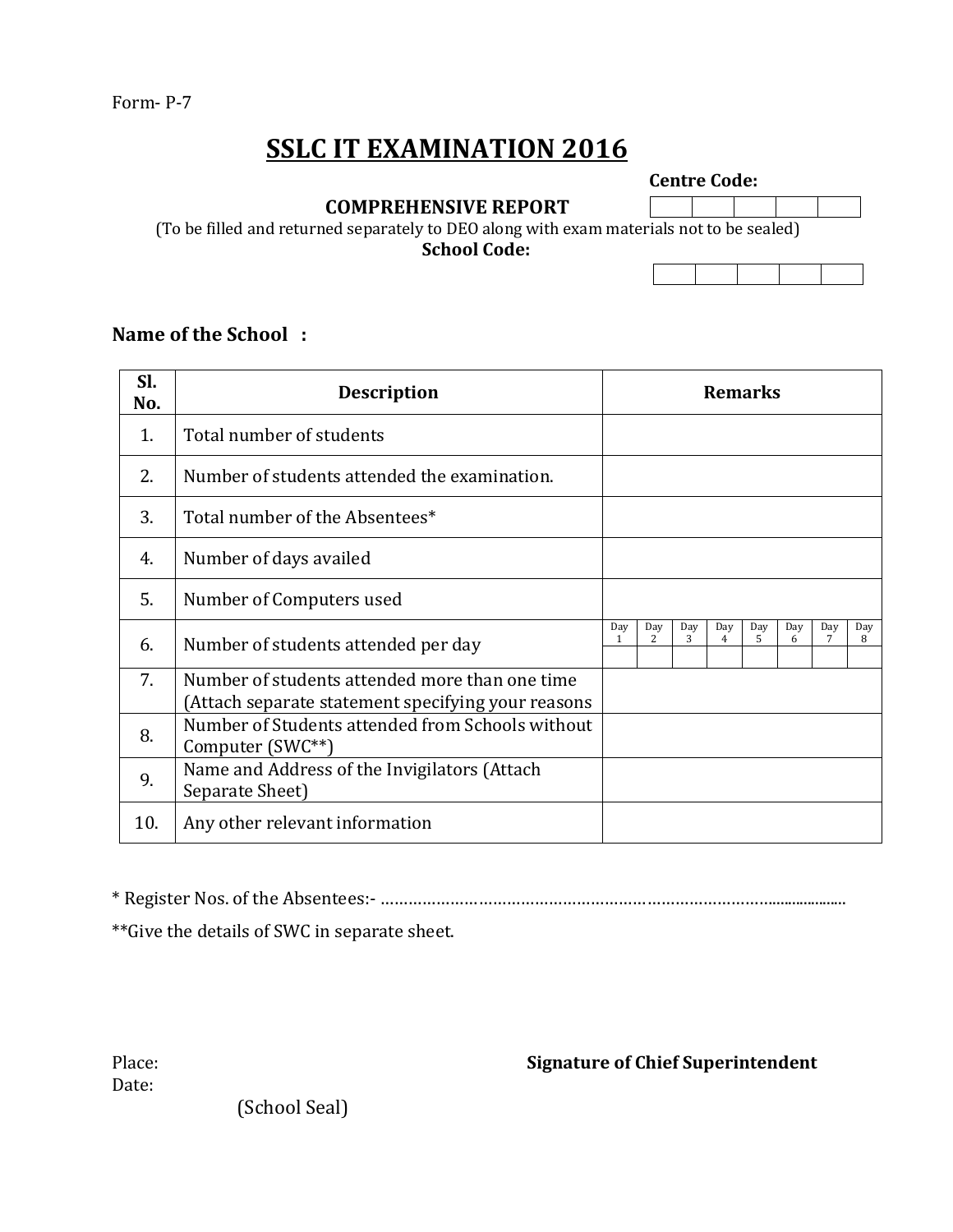| )LU II EXAMINATIUN ZUI 6 |  | <b>Centre Code:</b> |  |
|--------------------------|--|---------------------|--|
|                          |  |                     |  |
|                          |  | <b>School Code:</b> |  |
|                          |  |                     |  |

………………………………………………….. High School

……………………………………………………………………..

#### **Claim Form**

The details of expenditure regarding the conduct of IT Examination as part of the SSLC Examination 2016 is as follows.

| SI.<br>No. | <b>Particulars</b>             | Unit rate<br>(Rs.) | No. of<br>Days/Items | <b>Total</b><br>amount |  |
|------------|--------------------------------|--------------------|----------------------|------------------------|--|
| 1.         | Remuneration:                  |                    |                      |                        |  |
|            | a) Chief Superintendent        |                    |                      |                        |  |
|            | b) Invigilator (including IED  |                    |                      |                        |  |
|            | <b>Resource Teachers</b> )     |                    |                      |                        |  |
|            | c) Clerk*                      |                    |                      |                        |  |
|            | d) Peon*                       |                    |                      |                        |  |
|            | e) Master Trainers             |                    |                      |                        |  |
| 2.         | $\text{CDs}, \text{ (if any)}$ |                    |                      |                        |  |
|            | Total                          |                    |                      |                        |  |

\* as per the scheduled number of days.

Total :

(in words)

Signature : Date: Name and Designation of Chief Superintendent

(School Seal)

|                                            | Rate                                                                                           |  |  |
|--------------------------------------------|------------------------------------------------------------------------------------------------|--|--|
| G.O.(Rt)No.1104/2005/GEdn dated 16.03.2005 |                                                                                                |  |  |
| Chief Supdt.                               | $-$ Rs.50 (Per day)                                                                            |  |  |
| Invigilator                                | - Rs. 10 (Per hour Subject to a Minimum of Rs. 30 and Maximum of Rs. 70)<br>+ DA (if eligible) |  |  |
| Clerk                                      | - $Rs.30$ (Per day)                                                                            |  |  |
| Peon                                       | - Rs. 20 (Per day)                                                                             |  |  |
| <b>Master Trainers</b>                     | - Rs. $45$ (Per day)                                                                           |  |  |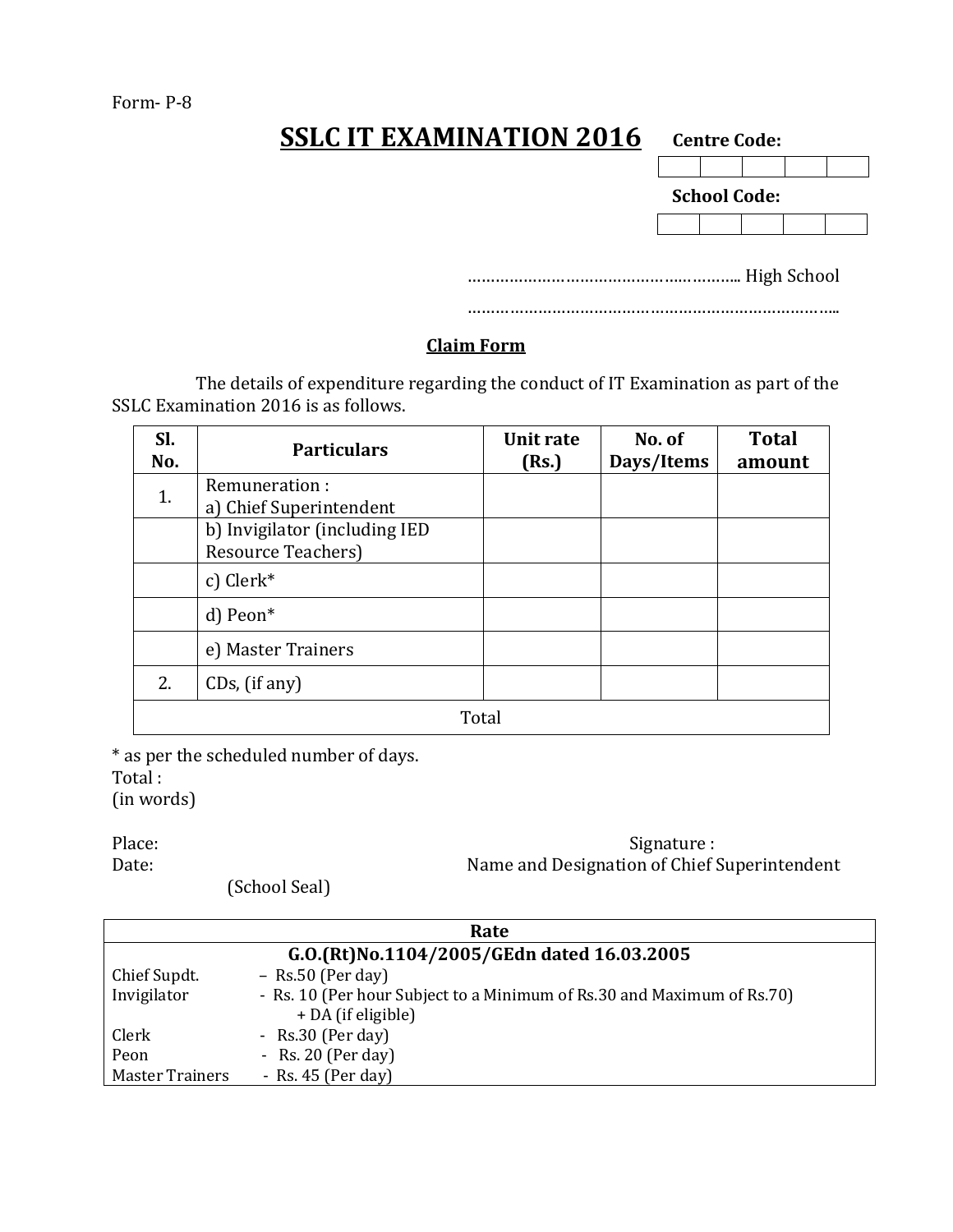#### **CHECK LIST**

## **SSLC IT EXAMINATION 2016**

## **Preparation of the Computer Lab for the IT Examination using exam software**

#### **Check List Part I**

#### **Name of Invigilator:**

| No. | <b>Item</b>                                                   | Computer No.<br>$\blacktriangleright$ | Computer No<br>$\mathbf N$ | Computer No<br>$\sim$ | Computer No.<br>$\blacktriangleleft$ | Computer No<br>ທ |
|-----|---------------------------------------------------------------|---------------------------------------|----------------------------|-----------------------|--------------------------------------|------------------|
| 1.  | Delete unwanted files and<br>folders from the desktop**       |                                       |                            |                       |                                      |                  |
| 2.  | Remove the wall paper and<br>screen saver                     |                                       |                            |                       |                                      |                  |
| 3.  | Check whether the<br>Operating system is properly<br>working* |                                       |                            |                       |                                      |                  |
| 4.  | Check whether the soft<br>wares is properly working           |                                       |                            |                       |                                      |                  |

Note: Use sufficient additional sheets if there are computers more than 5

- \* Repair the Operating system if needed.
- \*\* Please put a tick ( ) mark in the relevant boxes.

## **Check List Part II**

| 1. | Before formatting, Take the backup of all the necessary files including the<br>digital diary of the students |
|----|--------------------------------------------------------------------------------------------------------------|
| 2. | Format the disk                                                                                              |
| 3. | Install a genuine Operating system software                                                                  |
| 4. | Install a genuine Office package                                                                             |

Place:

Date: **Signature & Name of Chief Superintendent**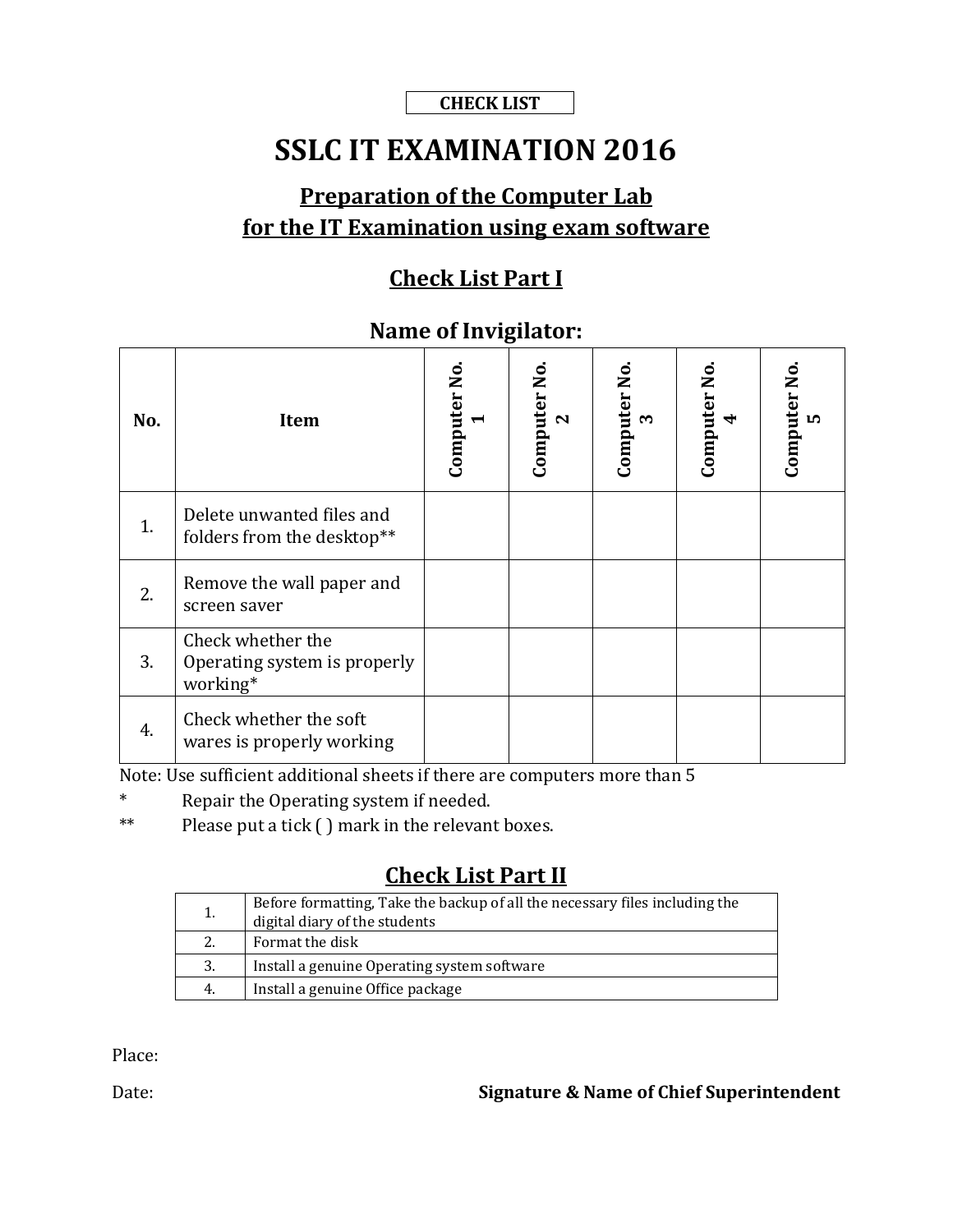## **CERTIFICATE**

### Certified that the following details are checked and found correct:

| 1.           | School Code                                    |                                         |
|--------------|------------------------------------------------|-----------------------------------------|
| 2.           | Total No. of Computers                         |                                         |
| 3.           | Operating system used                          | IT@School Edubuntu<br>10.04/12.04/14.04 |
| 4.           | Pre-Installation details                       |                                         |
| a)           | Open office/Libre office - writer              | Working / Not working                   |
|              | Calc                                           | Working / Not working                   |
|              | Database                                       | Working / Not working                   |
| b)           | Inkscape                                       | Working / Not working                   |
| c)           | Qgis 1.73 or above                             | Working / Not working                   |
| $\mathbf{d}$ | IDLE, Python                                   | Working / Not working                   |
| e)           | Tupi: 2D Magic                                 | Working / Not working                   |
| f)           | KompoZer, Web browser, Text Edition            | Working / Not working                   |
| g)           | Stellarium                                     | Working / Not working                   |
| h)           | Sysinfo                                        | Working / Not working                   |
| i)           | Fonts -<br>Malayalam                           | Working / Not working                   |
|              | English                                        | Working / Not working                   |
|              | Kannada                                        | Working / Not working                   |
|              | Tamil                                          | Working / Not working                   |
| 5.           | No. of Computers checked                       |                                         |
| 6.           | No. of Computers found fir for conducting Exam |                                         |

*Refer installation Guide and Exam manual thoroughly.*

Place : Signature of Invigilator

Date : Name : Name : Name : Name : Name : Name : Name : Name : Name : Name : Name : Name : Name : Name :  $\mathbb{N}$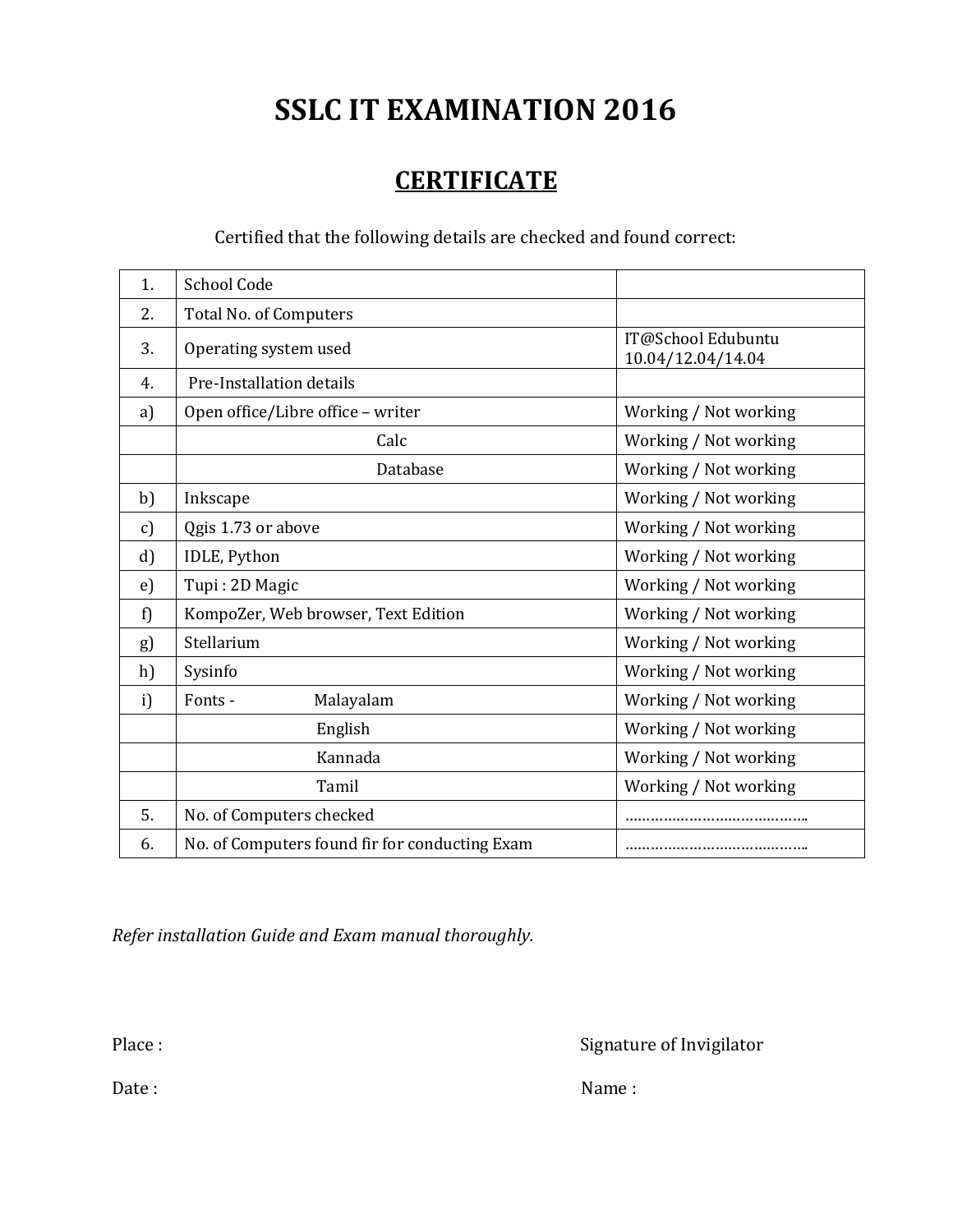#### Form- P-5

## **SSLC IT EXAMINATION 2016** Centre Code:

 **SCRORE SHEET OF STUDENTS FOR Practical Examination** School **(to be recorded in the Exam Register)**

| <b>School Code:</b> |  |  |  |  |  |  |  |  |
|---------------------|--|--|--|--|--|--|--|--|
|                     |  |  |  |  |  |  |  |  |

**Name of the School : Date : Date : Computer Lab No.:** 

| Sl.<br>No. | <b>Register Number</b> | <b>Score</b>          |                       |            |                           |                               |                    |                                    |
|------------|------------------------|-----------------------|-----------------------|------------|---------------------------|-------------------------------|--------------------|------------------------------------|
|            |                        | Group<br>$\mathbf{1}$ | Group<br>$\mathbf{2}$ | Group<br>3 | Group<br>$\boldsymbol{4}$ | <b>IT Practical</b><br>Record | <b>Total Score</b> | <b>Signature of</b><br>Invigilator |
| 1.         |                        |                       |                       |            |                           |                               |                    |                                    |
| 2.         |                        |                       |                       |            |                           |                               |                    |                                    |
| 3.         |                        |                       |                       |            |                           |                               |                    |                                    |
| 4.         |                        |                       |                       |            |                           |                               |                    |                                    |
| 5.         |                        |                       |                       |            |                           |                               |                    |                                    |
| 6.         |                        |                       |                       |            |                           |                               |                    |                                    |
| 7.         |                        |                       |                       |            |                           |                               |                    |                                    |
| 8.         |                        |                       |                       |            |                           |                               |                    |                                    |
| 9.         |                        |                       |                       |            |                           |                               |                    |                                    |
| 10.        |                        |                       |                       |            |                           |                               |                    |                                    |